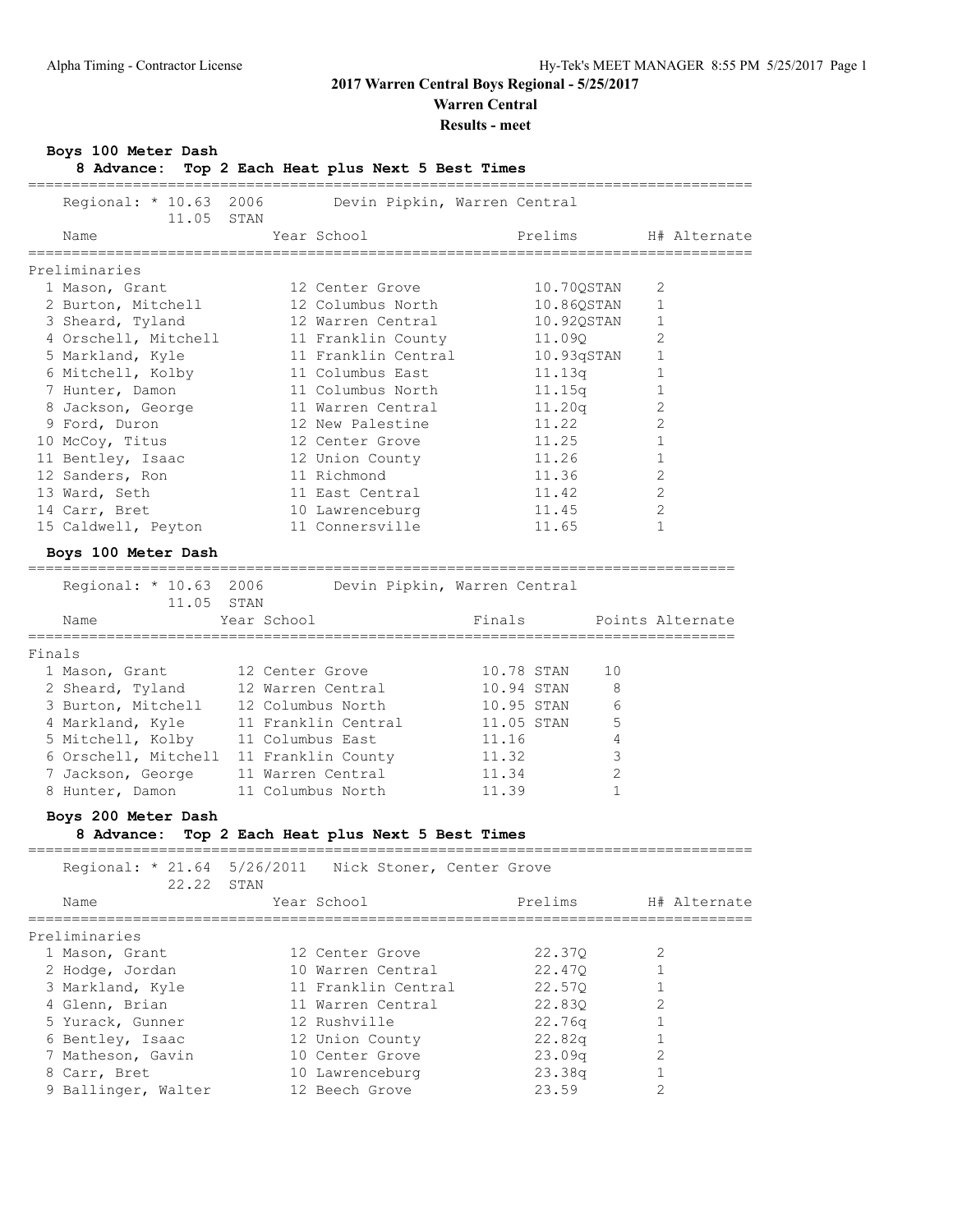### **2017 Warren Central Boys Regional - 5/25/2017 Warren Central**

**Results - meet**

### **....Boys 200 Meter Dash**

| 10 Kist, Aaron    | 12 Franklin County | 23.73 |          |
|-------------------|--------------------|-------|----------|
| 11 Pantoja, Willy | 12 East Central    | 23.88 | 2 23.874 |
| 12 Ward, Seth     | 11 East Central    | 23.88 | 1 23.878 |
| 13 Bandy, Cortez  | 11 Columbus North  | 23.91 |          |
| 14 Dunaway, Dylan | 10 Union County    | 24.75 |          |

### **Boys 200 Meter Dash**

=================================================================================

 Regional: \* 21.64 5/26/2011 Nick Stoner, Center Grove 22.22 STAN<br>Name Year School

| Name              | Year School         | Finals     | Points Alternate |
|-------------------|---------------------|------------|------------------|
| Finals            |                     |            |                  |
| 1 Mason, Grant    | 12 Center Grove     | 21.78 STAN | 10               |
| 2 Hodge, Jordan   | 10 Warren Central   | 21.98 STAN | 8                |
| 3 Glenn, Brian    | 11 Warren Central   | 22.34      | 6                |
| 4 Markland, Kyle  | 11 Franklin Central | 22.46      | 5                |
| 5 Yurack, Gunner  | 12 Rushville        | 22.83      | 4                |
| 6 Matheson, Gavin | 10 Center Grove     | 22.94      | 3                |
| 7 Carr, Bret      | 10 Lawrenceburg     | 23.10      | 2                |
| 8 Bentley, Isaac  | 12 Union County     | 23.16      |                  |

#### **Boys 400 Meter Dash**

==================================================================================== Regional: \* 47.74 5/26/2011 Chris Giesting, Batesville

|                           | 49.49 STAN                            |            |                |                            |
|---------------------------|---------------------------------------|------------|----------------|----------------------------|
| Name                      | Year School                           |            |                | Finals H# Points Alternate |
| 1 Otley, Gabe 12 Roncalli |                                       | 50.29 2 10 |                |                            |
|                           | 2 Jones, Dallace 12 Warren Central    | 50.34 2 8  |                |                            |
|                           | 3 Andrews, Jalen 12 Warren Central    | 50.43 2 6  |                |                            |
|                           | 4 Fleener, Matt 11 Center Grove       | 50.51 2 5  |                |                            |
|                           | 5 Corey, Spencer 12 New Palestine     | 51.84 1    |                | $\overline{4}$             |
|                           | 6 Ramsey, Tyler 12 Beech Grove        | 51.92 1 3  |                |                            |
|                           | 7 Flemmons, Jaylen 11 Columbus North  | 51.99 2    |                | 2                          |
|                           | 8 Fromer, Tyler 11 Franklin Community | 52.08      | $\overline{2}$ | $\overline{1}$             |
| 9 Nuzzi, Hunter 12 Tri    |                                       | 53.53      |                |                            |
|                           | 10 Yorn, Ian 11 Batesville            | 53.78      |                |                            |
|                           | 11 Nixon, Joshua 12 Union County      | 54.05      |                |                            |
|                           | 12 Klusman, Colin 12 Franklin County  | 54.33      |                |                            |
|                           | 13 Cox, Dylan 10 Connersville         | 55.04      |                |                            |
|                           | 14 Cowins, Dylan 12 South Decatur     | 58.82      |                |                            |
|                           | -- Bontrager, Logan 12 Center Grove   | DNF        | $\overline{2}$ |                            |
|                           | -- O'Neal, T.C. 12 Columbus East      | DNF        | 2              |                            |
|                           |                                       |            |                |                            |

#### **Boys 800 Meter Run**

=================================================================================

|      | Regional: * 1:51.81 2014<br>$1:55.88$ STAN                                    | Daniel Kuhn, Shelbyville |                    |                  |
|------|-------------------------------------------------------------------------------|--------------------------|--------------------|------------------|
| Name | Year School                                                                   | Finals                   |                    | Points Alternate |
|      | 1 Voelz, Samuel 12 New Palestine<br>56.989 (56.989) 1:55.087 (58.098)         |                          | 1:55.09 STAN<br>10 |                  |
|      | 2 McGaha, Chandler 12 Franklin Community<br>57.304 (57.304) 1:56.099 (58.795) | 1:56.10                  | 8                  |                  |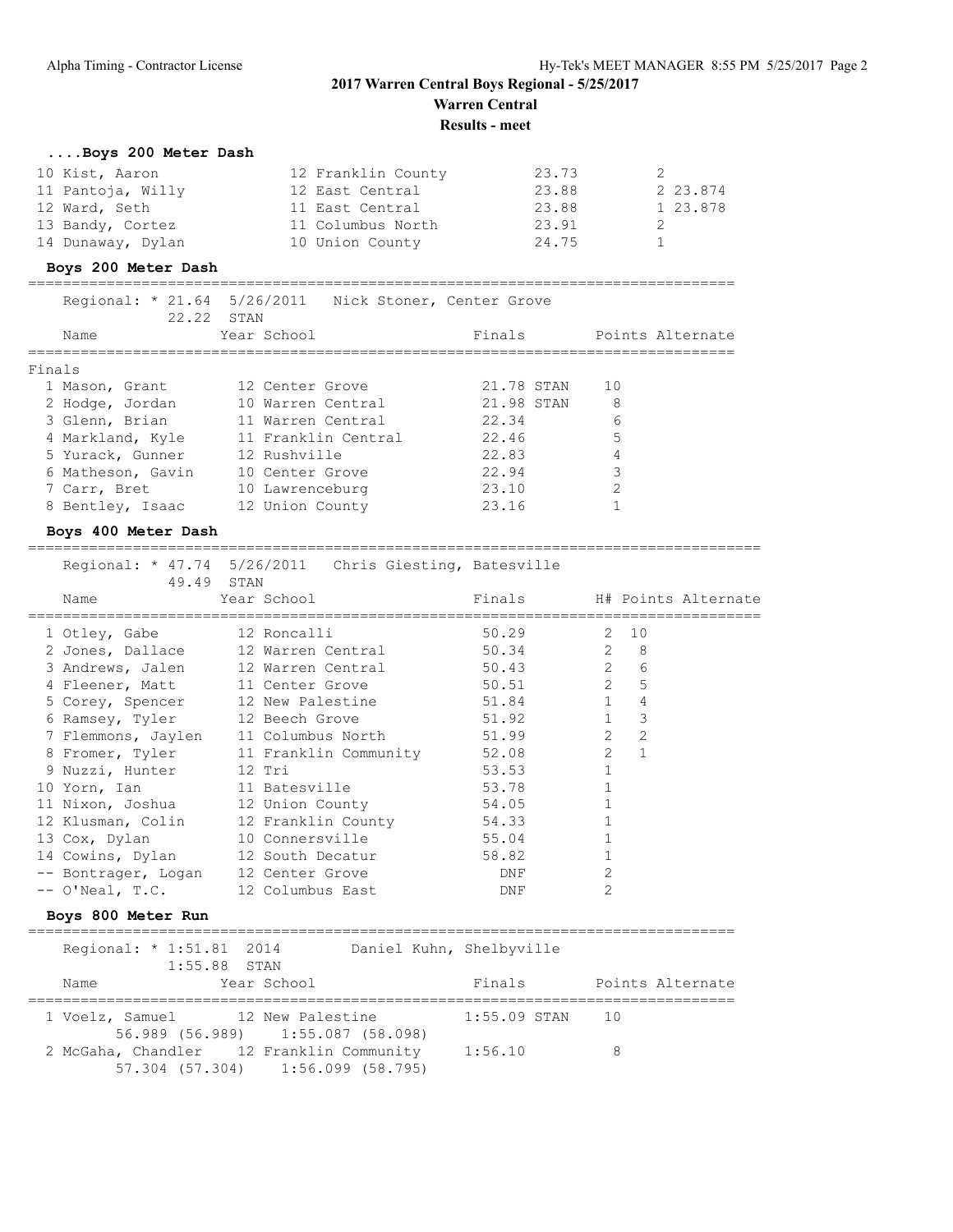**Warren Central**

**Results - meet**

### **....Boys 800 Meter Run**

| 3 Liwanag, Fernino k 11 Warren Central 1:58.18     |                                                 |         | 6              |
|----------------------------------------------------|-------------------------------------------------|---------|----------------|
|                                                    | 57.671 (57.671) 1:58.178 (1:00.508)             |         |                |
| 4 Tuttle, Logan 10 Hagerstown 1:58.31              |                                                 |         | 5              |
|                                                    | 57.511 (57.511) 1:58.307 (1:00.797)             |         |                |
| 5 Lyngh, Myles 11 Roncalli                         |                                                 | 2:01.19 | $\overline{4}$ |
|                                                    | 58.723 (58.723) 2:01.187 (1:02.464)             |         |                |
| 6 Ryan, David 11 Whiteland Community 2:01.49       |                                                 |         | $\overline{3}$ |
|                                                    | 58.326 (58.326) 2:01.486 (1:03.160)             |         |                |
| 7 Hodge, Josh 12 Rushville                         |                                                 | 2:01.67 | $\overline{c}$ |
|                                                    | 59.148 (59.148) 2:01.666 (1:02.518)             |         |                |
| 8 Moster, Caleb 12 Batesville                      |                                                 | 2:02.44 | $\overline{1}$ |
|                                                    | $1:00.376$ $(1:00.376)$ $2:02.438$ $(1:02.063)$ |         |                |
| 9 Pratt, Benjamin 10 Warren Central 2:02.87        |                                                 |         |                |
|                                                    | 58.769 (58.769) 2:02.866 (1:04.097)             |         |                |
| 10 Libke, Zane 12 Center Grove 2:03.71             |                                                 |         |                |
|                                                    | 57.964 (57.964) 2:03.704 (1:05.740)             |         |                |
| 11 Jones, Christopher 11 Center Grove              |                                                 | 2:05.12 |                |
|                                                    | 58.481 (58.481) 2:05.113 (1:06.633)             |         |                |
| 12 Oskins, Lucas 12 Greenwood Community 2:05.67    |                                                 |         |                |
|                                                    | 57.601 (57.601) 2:05.661 (1:08.060)             |         |                |
| 13 Vancurren, Isaac 10 Columbus East 2:05.82       |                                                 |         |                |
|                                                    | 58.268 (58.268) 2:05.814 (1:07.547)             |         |                |
| 14 Chastain, Isaac 11 Rushville                    |                                                 | 2:05.87 |                |
|                                                    | $1:00.297$ $(1:00.297)$ $2:05.864$ $(1:05.568)$ |         |                |
| 15 Schroeder, Gregory 12 Oldenburg Academy 2:06.68 |                                                 |         |                |
|                                                    | 59.694 (59.694) 2:06.676 (1:06.982)             |         |                |
| 16 Butz, Hunter 9 Greensburg 2:09.01               |                                                 |         |                |
| $1:00.551$ $(1:00.551)$ $2:09.007$ $(1:08.457)$    |                                                 |         |                |

#### **Boys 1600 Meter Run**

================================================================================= Regional: \* 4:13.63 2007 De'Sean Turner, Warren Central 4:17.75 STAN Name Year School Finals Points Alternate ================================================================================= 1 Pine, Ethan 11 Greenwood Community 4:24.24 10 1:06.639 (1:06.639) 2:13.546 (1:06.907) 3:20.696 (1:07.150) 4:24.239 (1:03.544) 2 Eagleson, Caleb 12 New Palestine 4:27.55 8 1:06.428 (1:06.428) 2:13.794 (1:07.367) 3:21.567 (1:07.773) 4:27.544 (1:05.978) 3 Yeend, Nick 12 Southwestern 4:28.04 6 1:06.808 (1:06.808) 2:13.257 (1:06.449) 3:21.243 (1:07.987) 4:28.038 (1:06.795) 4 Bean, Paul 12 Columbus East 4:31.91 5 1:06.201 (1:06.201) 2:14.236 (1:08.035) 3:24.129 (1:09.894) 4:31.906 (1:07.777) 5 Crowder, Chase 12 New Palestine 4:33.16 4 1:06.677 (1:06.677) 2:14.209 (1:07.533) 3:24.528 (1:10.319) 4:33.157 (1:08.629) 6 Bledsoe, Mason 12 Hagerstown 4:33.87 3 1:06.471 (1:06.471) 2:14.171 (1:07.700) 3:23.741 (1:09.570) 4:33.869 (1:10.129) 7 Clegg, Andrew 12 Scecina 12 4:38.51 2 1:07.916 (1:07.916) 2:18.584 (1:10.669) 3:29.843 (1:11.259) 4:38.503 (1:08.660) 8 Wilson, Nick 9 Center Grove 4:40.41 1 1:08.609 (1:08.609) 2:20.098 (1:11.489) 3:33.764 (1:13.667) 4:40.406 (1:06.642) 9 Bowman, Sean 12 Indian Creek 4:41.50 1:09.068 (1:09.068) 2:18.047 (1:08.979) 3:29.221 (1:11.174) 4:41.492 (1:12.272) 10 Myers, Joshua 9 Oldenburg Academy 4:42.49 1:08.384 (1:08.384) 2:20.527 (1:12.143) 3:33.191 (1:12.664) 4:42.489 (1:09.299)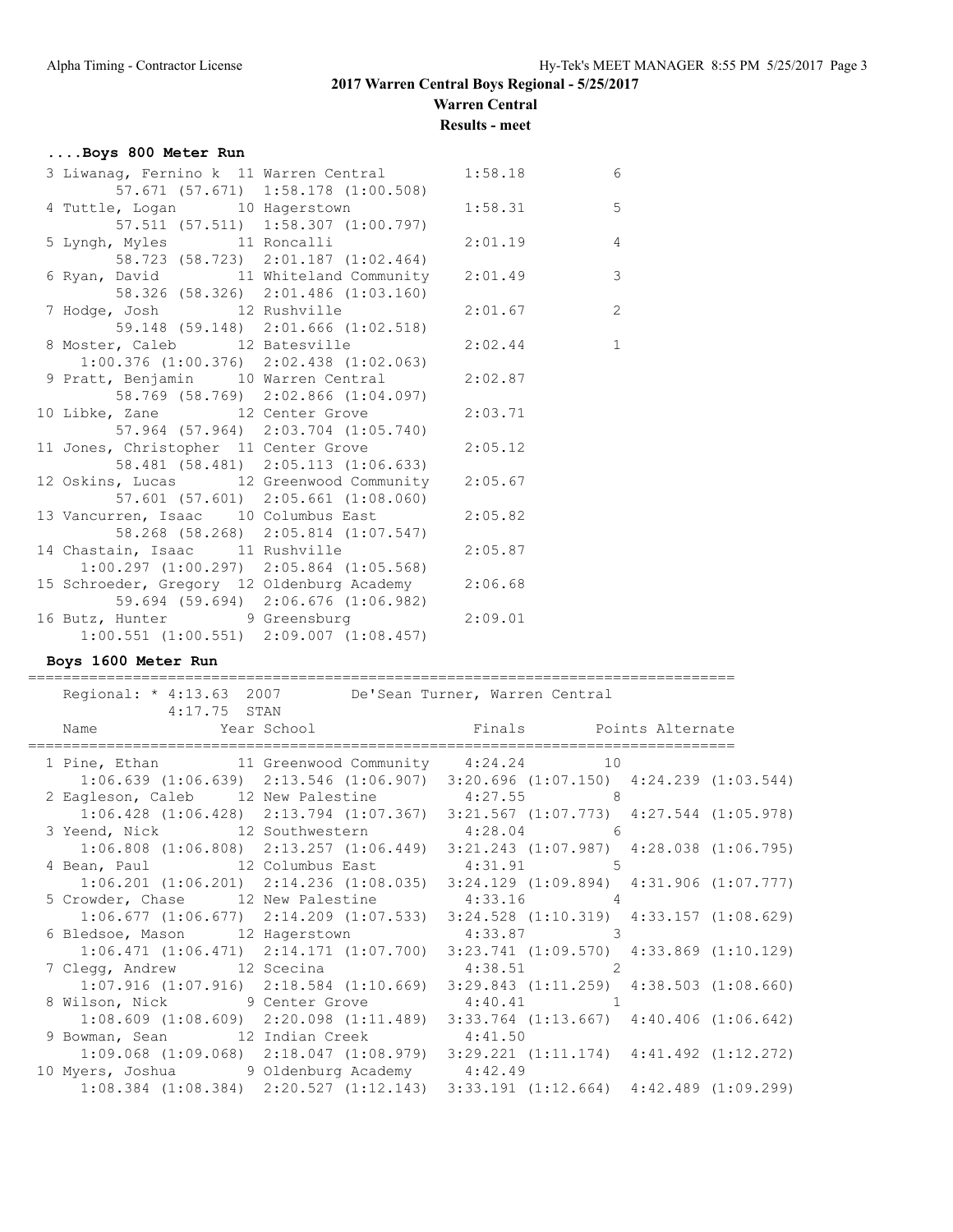**Warren Central**

**Results - meet**

### **....Boys 1600 Meter Run**

| 11 Miller, Andrew 10 Rushville                  |                                                 | 4:43.77                                                                                         |  |
|-------------------------------------------------|-------------------------------------------------|-------------------------------------------------------------------------------------------------|--|
|                                                 | $1:08.234$ $(1:08.234)$ $2:19.851$ $(1:11.617)$ | $3:35.784$ $(1:15.934)$ $4:43.768$ $(1:07.984)$                                                 |  |
| 12 Horak, Sam 10 Columbus North                 |                                                 | 4:48.76                                                                                         |  |
| $1:07.419$ $(1:07.419)$ $2:16.871$ $(1:09.452)$ |                                                 | $3:33.083$ $(1:16.213)$ $4:48.751$ $(1:15.668)$                                                 |  |
| 13 O'Brien, Neil 12 Roncalli                    |                                                 | 4:49.78                                                                                         |  |
| $1:07.856$ $(1:07.856)$ $2:20.168$ $(1:12.313)$ |                                                 | $3:34.661$ $(1:14.493)$ $4:49.773$ $(1:15.113)$                                                 |  |
| 14 Ripperger, Michael 10 Batesville             |                                                 | 4:54.80                                                                                         |  |
| $1:08.138$ $(1:08.138)$ $2:21.807$ $(1:13.669)$ |                                                 | $3:40.967$ $(1:19.160)$ $4:54.792$ $(1:13.825)$                                                 |  |
| 15 Tilton, Logan 12 Richmond                    |                                                 | 4:55.19                                                                                         |  |
|                                                 |                                                 | $1:07.442$ $(1:07.442)$ $2:19.991$ $(1:12.549)$ $3:38.439$ $(1:18.449)$ $4:55.181$ $(1:16.742)$ |  |
|                                                 |                                                 |                                                                                                 |  |

### **Boys 3200 Meter Run**

=================================================================================

 Regional: \* 8:57.78 2004 Christian Wagner, Columbus North 9:17.78 STAN

| Name                                                    |                                                                                                  |              |                                                  |  |
|---------------------------------------------------------|--------------------------------------------------------------------------------------------------|--------------|--------------------------------------------------|--|
| 1 Eckstein, Curtis 12 Oldenburg Academy 9:11.07 STAN 10 |                                                                                                  |              |                                                  |  |
|                                                         | 1:05.993 (1:05.993) 2:15.418 (1:09.425) 3:25.391 (1:09.973) 4:34.554 (1:09.163)                  |              |                                                  |  |
|                                                         | $5:43.605$ $(1:09.051)$ $6:53.328$ $(1:09.723)$                                                  |              | 8:03.180 (1:09.852) 9:11.070 (1:07.890)          |  |
| 2 Allen, Charlie 11 Columbus North 9:40.92 8            |                                                                                                  |              |                                                  |  |
|                                                         | $1:08.935$ (1:08.935) 2:22.165 (1:13.230) 3:33.669 (1:11.504) 4:46.299 (1:12.630)                |              |                                                  |  |
|                                                         | 5:59.593 (1:13.294) 7:13.578 (1:13.985) 8:30.006 (1:16.428) 9:40.914 (1:10.908)                  |              |                                                  |  |
| 3 Perkins, Nicholas 10 Roncalli 5:54.64 6               |                                                                                                  |              |                                                  |  |
|                                                         | 1:08.687 (1:08.687) 2:23.167 (1:14.480) 3:36.463 (1:13.296) 4:51.825 (1:15.362)                  |              |                                                  |  |
|                                                         | $6:08.426$ (1:16.601) 7:25.712 (1:17.286) 8:43.016 (1:17.304) 9:54.637 (1:11.621)                |              |                                                  |  |
| 4 Bixler, Andrew 10 Franklin Community 10:03.49 5       |                                                                                                  |              |                                                  |  |
|                                                         | 1:10.903 (1:10.903) 2:23.750 (1:12.847) 3:38.196 (1:14.446) 4:55.340 (1:17.144)                  |              |                                                  |  |
|                                                         | 6:13.786 (1:18.446) 7:32.807 (1:19.021) 8:50.249 (1:17.442) 10:03.489 (1:13.240)                 |              |                                                  |  |
| 5 Egan, Henry 11 Scecina 10:06.13 4                     |                                                                                                  |              |                                                  |  |
|                                                         | $1:11.212$ $(1:11.212)$ $2:25.625$ $(1:14.413)$ $3:41.685$ $(1:16.060)$ $4:59.411$ $(1:17.726)$  |              |                                                  |  |
|                                                         | 6:17.898 (1:18.487) 7:36.431 (1:18.533) 8:54.804 (1:18.373) 10:06.126 (1:11.322)                 |              |                                                  |  |
| 6 Brooks, Elijah 12 Columbus North                      |                                                                                                  | $10:10.01$ 3 |                                                  |  |
|                                                         | 1:11.371 (1:11.371) 2:24.769 (1:13.398) 3:39.127 (1:14.358) 4:55.037 (1:15.910)                  |              |                                                  |  |
|                                                         | $6:12.764$ $(1:17.727)$ $7:33.170$ $(1:20.406)$ $8:52.724$ $(1:19.554)$ $10:10.006$ $(1:17.282)$ |              |                                                  |  |
| 7 Campbell, Joshua 11 Franklin Community 10:13.16 2     |                                                                                                  |              |                                                  |  |
|                                                         | 1:09.698 (1:09.698) 2:22.744 (1:13.046) 3:35.828 (1:13.084) 4:50.824 (1:14.996)                  |              |                                                  |  |
|                                                         | 6:07.490 (1:16.666) 7:27.681 (1:20.191) 8:51.981 (1:24.300) 10:13.155 (1:21.174)                 |              |                                                  |  |
| 8 Russell, Adam 12 Center Grove 10:15.45 1              |                                                                                                  |              |                                                  |  |
|                                                         | $1:09.209$ $(1:09.209)$ $2:22.624$ $(1:13.415)$ $3:34.847$ $(1:12.223)$ $4:51.215$ $(1:16.368)$  |              |                                                  |  |
| $6:09.832$ $(1:18.617)$ $7:32.900$ $(1:23.068)$         |                                                                                                  |              | 8:55.106 (1:22.206) 10:15.447 (1:20.341)         |  |
| 9 Long, Mika 10 Whiteland Community 10:15.65            |                                                                                                  |              |                                                  |  |
|                                                         | 1:12.644 (1:12.644) 2:28.633 (1:15.989) 3:45.205 (1:16.572) 5:04.092 (1:18.887)                  |              |                                                  |  |
|                                                         | $6:23.501$ $(1:19.409)$ $7:43.926$ $(1:20.425)$                                                  |              | $9:03.549$ $(1:19.623)$ $10:15.642$ $(1:12.093)$ |  |
| 10 Basile, Elijah 12 Franklin Central 10:18.93          |                                                                                                  |              |                                                  |  |
|                                                         | $1:10.851$ (1:10.851) $2:25.087$ (1:14.236) $3:41.733$ (1:16.646) $4:58.973$ (1:17.240)          |              |                                                  |  |
|                                                         | 6:17.549 (1:18.576) 7:37.773 (1:20.224) 9:00.519 (1:22.746) 10:18.930 (1:18.411)                 |              |                                                  |  |
| 11 Fledderman, Justin 12 Oldenburg Academy 10:24.16     |                                                                                                  |              |                                                  |  |
|                                                         | $1:09.715$ $(1:09.715)$ $2:24.003$ $(1:14.288)$ $3:39.711$ $(1:15.708)$ $4:58.109$ $(1:18.398)$  |              |                                                  |  |
|                                                         | 6:18.793 (1:20.684) 7:42.088 (1:23.295) 9:04.967 (1:22.879) 10:24.153 (1:19.186)                 |              |                                                  |  |
| 12 Eagleson, Caleb 12 New Palestine 10:28.18            |                                                                                                  |              |                                                  |  |
|                                                         | 1:12.912 (1:12.912) 2:30.593 (1:17.681) 3:52.011 (1:21.418) 5:12.391 (1:20.380)                  |              |                                                  |  |
| $6:30.632$ $(1:18.241)$ $7:51.628$ $(1:20.996)$         |                                                                                                  |              | $9:09.828$ $(1:18.200)$ $10:28.173$ $(1:18.345)$ |  |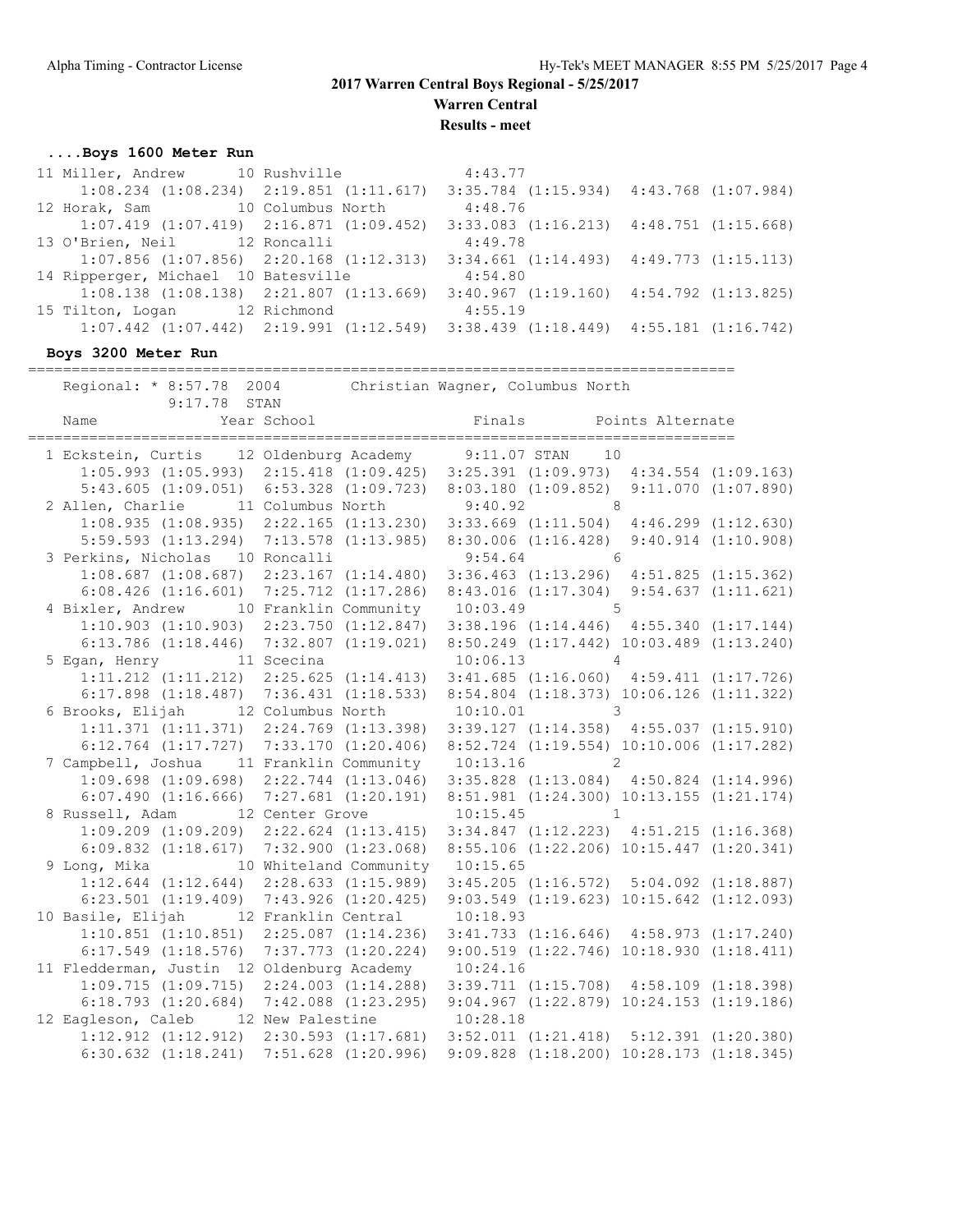**Warren Central**

**Results - meet**

### **....Boys 3200 Meter Run**

|  | 15 Dare, Ravi | 13 Bledsoe, Mason 12 Hagerstown<br>$1:11.756$ $(1:11.756)$ $2:28.582$ $(1:16.826)$<br>$6:24.154$ $(1:19.723)$ $7:47.446$ $(1:23.292)$<br>14 Gabbard, Samuel 11 South Dearborn<br>$1:10.919$ $(1:10.919)$ $2:25.543$ $(1:14.624)$<br>$6:27.027$ $(1:22.076)$ $7:52.250$ $(1:25.223)$<br>11 Union County<br>$1:12.380$ $(1:12.380)$ $2:30.043$ $(1:17.663)$<br>$6:48.924$ $(1:29.794)$ $8:16.115$ $(1:27.191)$<br>16 Wampler, Austin 11 Cambridge City<br>$1:12.953$ $(1:12.953)$ $2:30.170$ $(1:17.217)$ | 10:29.70<br>10:34.90<br>10:55.85<br>11:00.02 | $3:45.313$ $(1:16.731)$ $5:04.431$ $(1:19.118)$<br>$9:06.569$ $(1:19.123)$ $10:29.694$ $(1:23.125)$<br>$3:44.274$ $(1:18.731)$ $5:04.951$ $(1:20.677)$<br>$9:14.785$ $(1:22.535)$ $10:34.900$ $(1:20.115)$<br>$3:52.185$ $(1:22.142)$ $5:19.130$ $(1:26.945)$<br>$9:42.629$ $(1:26.514)$ $10:55.844$ $(1:13.215)$<br>$3:50.129$ $(1:19.959)$ $5:12.439$ $(1:22.310)$ |
|--|---------------|---------------------------------------------------------------------------------------------------------------------------------------------------------------------------------------------------------------------------------------------------------------------------------------------------------------------------------------------------------------------------------------------------------------------------------------------------------------------------------------------------------|----------------------------------------------|----------------------------------------------------------------------------------------------------------------------------------------------------------------------------------------------------------------------------------------------------------------------------------------------------------------------------------------------------------------------|

### **Boys 110 Meter Hurdles**

**8 Advance: Top 2 Each Heat plus Next 5 Best Times**

| Regional: * 14.01 2013 Justin Veteto, Center Grove<br>14.81 STAN |                                                     |            |                      |
|------------------------------------------------------------------|-----------------------------------------------------|------------|----------------------|
| Name<br>=======================                                  | Year School in the School and the School and School |            | Prelims H# Alternate |
| Preliminaries                                                    |                                                     |            |                      |
| 1 Byrdsong, Bryce 12 Warren Central                              |                                                     | 14.54QSTAN | 2                    |
| 2 Baryoh, Moses 12 Warren Central                                |                                                     | 14.71QSTAN | $\mathbf{1}$         |
| 3 Wilkins, Raekwon             12 Franklin Central               |                                                     | 14.74QSTAN | 2                    |
| 4 Perry, Triston 12 Columbus North                               |                                                     | 14.870     | $\mathbf{1}$         |
| 5 Wagner, Garrett 11 Batesville                                  |                                                     | 14.93q     |                      |
| 6 Goines, Christian 12 Center Grove                              |                                                     | 14.97q     | $\mathbf{1}$         |
| 7 Quarles, Malachi (10 Franklin Central                          |                                                     | 15.15q     | 2                    |
| 8 Patton, Nick 10 Greenwood Community                            |                                                     | 15.40q     | $\mathbf{1}$         |
| 9 Paris, Mason 11 Lawrenceburg                                   |                                                     | 15.41      | 2                    |
| 10 Metz, Brylar                                                  | 9 Whiteland Community                               | 15.50      |                      |
| 11 Plahitko, Nicholas 11 Roncalli                                |                                                     | 15.78      | $\overline{2}$       |
| 12 Hilbert, Bryant                                               | 12 Cambridge City                                   | 15.83      | 2                    |
| 13 Reed, Jared 11 New Palestine                                  |                                                     | 15.87      | $\overline{2}$       |
| 14 Sheehan, Ike 12 Rushville                                     |                                                     | 16.33      | $\mathbf 1$          |
| 15 Moorman, Nicholas 12 Oldenburg Academy                        |                                                     | 16.65      | 2                    |
| 16 Beasley, Justin 11 Union County                               |                                                     | 16.69      |                      |
|                                                                  |                                                     |            |                      |

### **Boys 110 Meter Hurdles**

|        | Regional: $* 14.01$<br>14.81 STAN | 2013<br>Justin Veteto, Center Grove |            |                  |
|--------|-----------------------------------|-------------------------------------|------------|------------------|
|        | Name                              | Year School                         | Finals     | Points Alternate |
| Finals |                                   |                                     |            |                  |
|        | 1 Byrdsong, Bryce                 | 12 Warren Central                   | 14.41 STAN | 1 O              |
|        | 2 Baryoh, Moses                   | 12 Warren Central                   | 14.53 STAN | 8                |
|        | 3 Goines, Christian               | 12 Center Grove                     | 14.63 STAN | 6                |
|        | 4 Wilkins, Raekwon                | 12 Franklin Central                 | 14.68 STAN | 5                |
|        | 5 Perry, Triston                  | 12 Columbus North                   | 15.00      |                  |
|        | 6 Ouarles, Malachi                | 10 Franklin Central                 | 15.14      | 3                |
|        | 7 Patton, Nick                    | 10 Greenwood Community              | 15.40      | $\mathfrak{D}$   |
|        | -- Wagner, Garrett                | 11 Batesville                       | <b>DNF</b> |                  |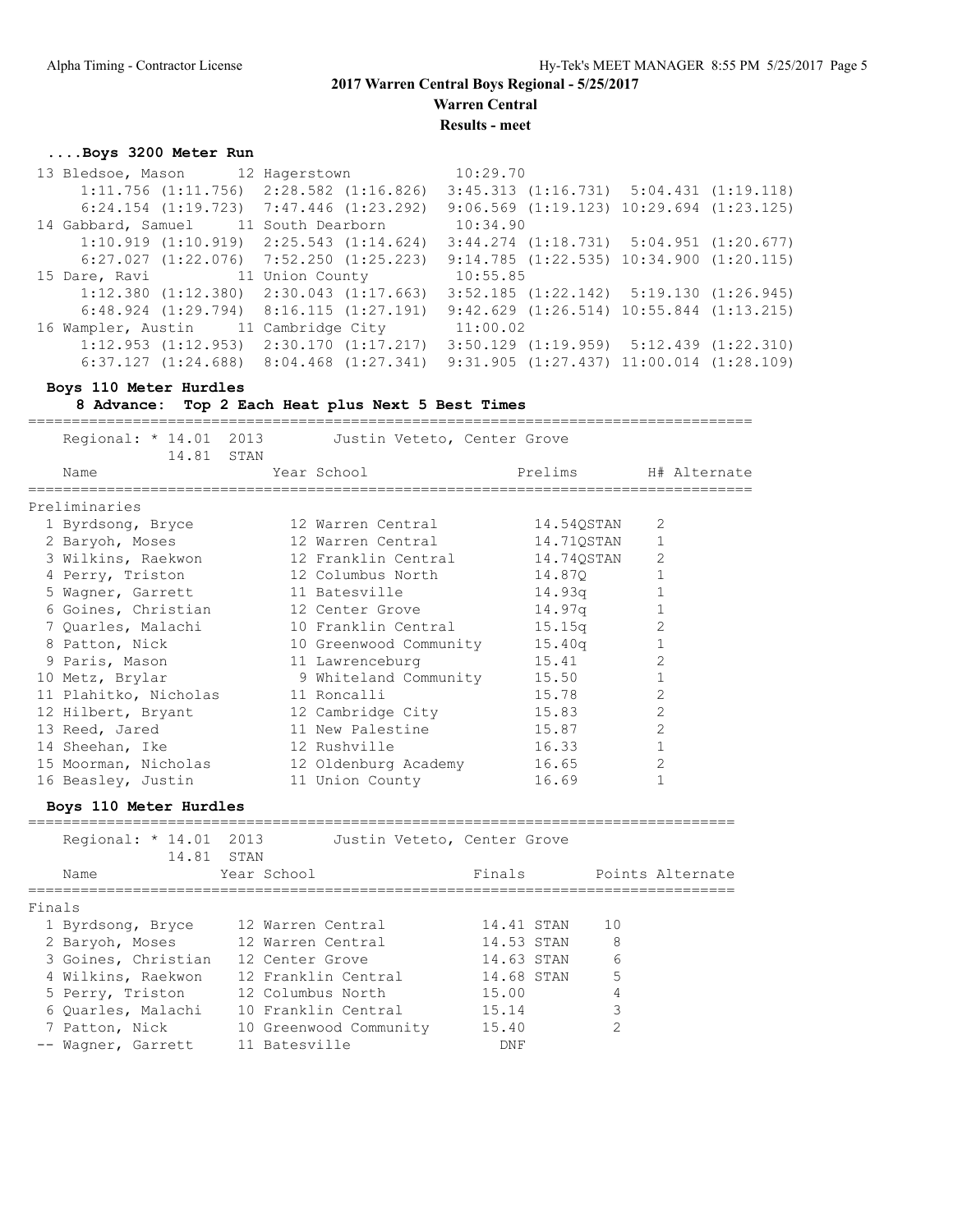### **2017 Warren Central Boys Regional - 5/25/2017 Warren Central Results - meet**

**Boys 300 Meter Hurdles**

| Regional: * 37.23 2008                    | 38.95 STAN          |                       | D'Jaun Richardson, Warren Central              |              |                    |                     |
|-------------------------------------------|---------------------|-----------------------|------------------------------------------------|--------------|--------------------|---------------------|
| Name                                      | Year School         |                       | Finals                                         |              |                    | H# Points Alternate |
| 1 Hohlt, Trevor                           | 12 Center Grove     |                       | 38.87 STAN                                     |              | $2 \t10$           |                     |
| 2 Wagner, Garrett 11 Batesville           |                     |                       | 39.13                                          |              | $2^{\circ}$<br>- 8 |                     |
| 3 Tutsie, Michael                         | 12 Warren Central   |                       | 39.25                                          |              | $2^{\circ}$<br>6   |                     |
| 4 Byrdsong, Bryce 12 Warren Central       |                     |                       | 39.79                                          | $2^{\circ}$  | 5                  |                     |
| 5 Perry, Triston 12 Columbus North        |                     |                       | 40.03                                          | $2^{\circ}$  | $\overline{4}$     |                     |
| 6 Quarles, Malachi                        | 10 Franklin Central |                       | 40.23                                          | $2^{\circ}$  | $\mathcal{S}$      |                     |
| 7 Hohlt, Sam                              | 10 Center Grove     |                       | 40.87                                          | $\mathbf{2}$ | $\overline{2}$     |                     |
| 8 Robinson, Holden 10 Hagerstown          |                     |                       | 41.11                                          | $1 \quad$    | $\mathbf{1}$       |                     |
| 9 Riggles, Nick                           |                     | 11 Franklin Community | 41.35                                          | 1            |                    |                     |
| 10 Sheehan, Ike                           | 12 Rushville        |                       | 41.43                                          | 2            |                    |                     |
| 11 Malott, Brandon                        | 12 South Decatur    |                       | 42.03                                          | $\mathbf{1}$ |                    |                     |
| 12 Herron, Collin                         | 11 Connersville     |                       | 42.39                                          | $\mathbf 1$  |                    |                     |
| 13 Metz, Brylar                           |                     | 9 Whiteland Community | 42.63                                          | 1            |                    |                     |
| 14 Moster, Keegan 11 East Central         |                     |                       | 42.82                                          | 1            |                    |                     |
| 15 Johnson, Justin 11 Greenwood Community |                     |                       | 42.84                                          | 1            |                    |                     |
| 16 Hilbert, Bryant                        |                     | 12 Cambridge City     | 44.69                                          | 1            |                    |                     |
|                                           |                     |                       |                                                |              |                    |                     |
| Boys 4x100 Meter Relay                    |                     |                       |                                                |              |                    |                     |
| 42.59 STAN                                |                     |                       | A DeRidder, K Idele, T Padgett, R Ritter       |              |                    |                     |
| School                                    |                     |                       | Finals                                         |              |                    | H# Points Alternate |
|                                           |                     |                       |                                                |              |                    |                     |
| 1 Warren Central                          |                     |                       | 42.43 STAN                                     |              | 2 10               |                     |
| 1) Glenn, Brian 11                        |                     |                       | 2) Hodge, Jordan 10                            |              |                    |                     |
| 3) Sheard, Tyland 12                      |                     |                       | 4) Jackson, George 11                          |              |                    |                     |
| 2 Center Grove                            |                     |                       | 42.63                                          |              | $2^{\circ}$<br>8   |                     |
| 1) Yeast, Russ 12                         |                     |                       | 2) Hohlt, Trevor 12                            |              |                    |                     |
| 3) McCoy, Titus 12                        |                     |                       | 4) Mason, Grant 12                             |              |                    |                     |
| 3 Columbus North                          |                     |                       | 42.72                                          | 2            | 6                  |                     |
| 1) Bandy, Cortez 11                       |                     |                       | 2) Hunter, Damon 11                            |              |                    |                     |
| 3) Flemmons, Jaylen 11                    |                     |                       | 4) Burton, Mitchell 12                         |              |                    |                     |
| 4 New Palestine                           |                     |                       | 43.53                                          | 2            | 5                  |                     |
| 1) Brickens, Adam 12                      |                     |                       | 2) Jenkins, Colby 10                           |              |                    |                     |
| 3) Ford, Duron 12                         |                     |                       | 4) Walden, Brady 12                            |              |                    |                     |
| 5 Columbus East                           |                     |                       | 43.79                                          | 2            | 4                  |                     |
| 1) O'Neal, T.C. 12                        |                     | 2) Wilson, Cam 12     |                                                |              |                    |                     |
| 3) Hogan, Jamon 11                        |                     |                       | 4) Mitchell, Kolby 11                          |              |                    |                     |
| 6 Rushville Consolidated                  |                     |                       | 43.93                                          | 2            | 3                  |                     |
| 1) Valentine, Trevor 11                   |                     |                       | 2) Wilson, Jacob 12                            |              |                    |                     |
| 3) Yager, Keith 12                        |                     |                       | 4) Yurack, Gunner 12                           |              |                    |                     |
| 7 Franklin Central                        |                     |                       | 44.18                                          | 2            | $\mathbf{2}$       |                     |
| 1) Crowel, Wyatt 11<br>3) Magee, Luke 11  |                     |                       | 2) Markland, Kyle 11<br>4) McIntosh, Austin 11 |              |                    |                     |

1) Parson, Lance 11 2) Perry, Jake 10 3) Prine, Brandon 11 (4) Schuster, Chad 12

1) Bertke, Mark 12 2) Pantoja, Willy 12 3) Ward, Seth 11 4) Lintz, Devin 10

9 East Central 2020 12:00 12:00 12:00 12:00 12:00 12:00 12:00 12:00 12:00 12:00 1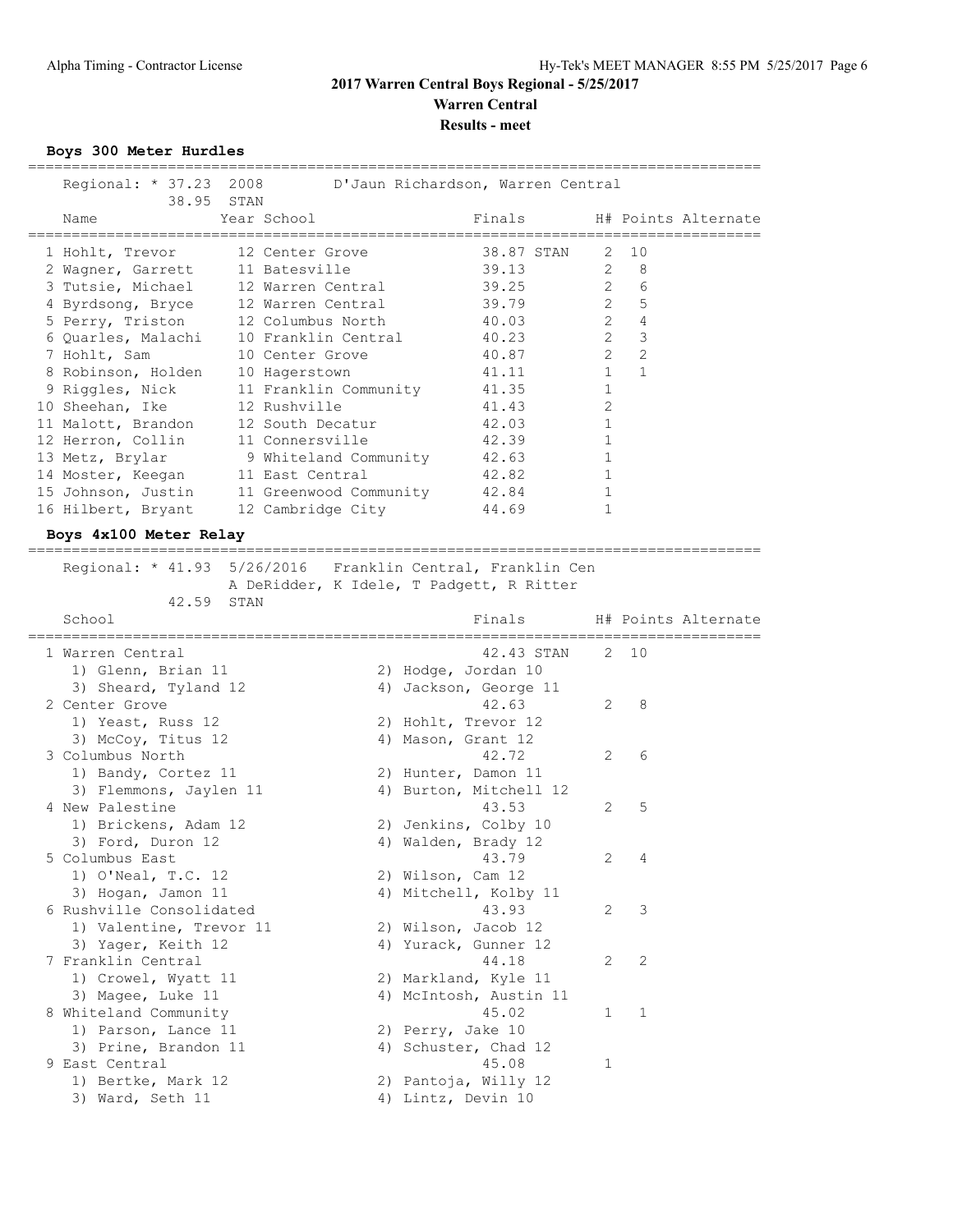# **Warren Central**

### **Results - meet**

### **....Boys 4x100 Meter Relay**

| 10 Greenwood Community          | 45.12                  | $\mathbf{1}$ |                   |
|---------------------------------|------------------------|--------------|-------------------|
| 1) Socks, William 11            | 2) Gallman, Seth 11    |              |                   |
| 3) Patton, Nick 10              | 4) Meyers, RJ 11       |              |                   |
| 11 Franklin County              | 45.27                  | 1            |                   |
| 1) Mozena, Travis 11            | 2) Derenski, Josh 11   |              |                   |
| 3) Orschell, Mitchell 11        | 4) Kist, Aaron 12      |              |                   |
| 12 Batesville                   | 45.51                  | $\mathbf{1}$ |                   |
| 1) Thomas, Christopher 11       | 2) Meyer, Peyton 12    |              |                   |
| 3) Koester, Gavin 11            | 4) Kurtz, Jonathan 12  |              |                   |
| 13 Richmond                     | 46.17                  | 1            |                   |
| 1) Sagna, Sid 11                | 2) Sanders, Ron 11     |              |                   |
| 3) Stanley, Jermayne 10         | 4) Taylor, Jewell 9    |              |                   |
| 14 Indianapolis Scecina Memoria | 46.36                  | 1            |                   |
| 1) Aaron, Mark 9                | 2) Brown, Makylin 11   |              |                   |
| 3) Brown, Manuel 10             | 4) Woods, Tyishaun 9   |              |                   |
| 15 Union County                 | 47.80                  | $\mathbf{1}$ |                   |
| 1) Beasley, Justin 11           | 2) Dunaway, Dylan 10   |              |                   |
| 3) Hensley, Ryan 10             | 4) Lewellen, Dakota 12 |              |                   |
| -- Roncalli                     | DNF                    |              | dropped baton-DNF |
| 1) Dill, Michael 11             | 2) Swiezy, Tyler 12    |              |                   |
| 3) Morgan, Cade 11              | 4) Otley, Michael 12   |              |                   |
|                                 |                        |              |                   |

#### **Boys 4x400 Meter Relay**

====================================================================================

Regional: \* 3:19.17 2007 Franklin Central J Mitchell, D Willis, M Dunten, A Scott 3:20.88 STAN School **Finals** H# Points Alternate ==================================================================================== 1 New Palestine 3:21.02 2 10 1) Jenkins, Colby 10 2) Corey, Spencer 12 3) Voelz, Samuel 12 4) Walden, Brady 12 1:42.393 (1:42.393) 2:33.361 (50.968) 3:21.013 (47.652) 2 Warren Central 3:21.08 2 8<br>1) Andrews, Jalen 12 2 3 3:21.08 2 8 1) Andrews, Jalen 12 2) Jones, Dallace 12 3) Gutierrez, Christopher 10 4) Tutsie, Michael 12 1:41.042 (1:41.042) 2:31.266 (50.224) 3:21.075 (49.809) 3 Center Grove 3:22.60 2 6<br>1) Hohlt, Sam 10 2) Boyer, Tyler 12 1) Hohlt, Sam 10 2) Boyer, Tyler 12 3) Hohlt, Trevor 12 (4) Fleener, Matt 11 1:40.894 (1:40.894) 2:32.681 (51.787) 3:22.594 (49.913) 4 Roncalli 3:25.51 2 5 1) Cunningham, Kurt 12 2) Cunningham, Davis 12<br>3) Otley, Gabe 12 4) Otley, Michael 12 3) Otley, Gabe 12 4) Otley, Michael 12 1:42.811 (1:42.811) 2:35.016 (52.205) 3:25.507 (50.491) 5 Beech Grove 3:27.54 2 4 1) Ballinger, Walter 12 2) Canter, Andrew 12 3) Strahla, Brenton 12 4) Ramsey, Tyler 12 1:43.807 (1:43.807) 2:36.900 (53.093) 3:27.531 (50.631)<br>
ushville Consolidated 3:32.12 2 3 6 Rushville Consolidated 3:32.12 2 3 1) Chastain, Isaac 11 2) Sheehan, Ike 12 3) Hodge, Josh 12 4) Wilson, Jacob 12 1:47.254 (1:47.254) 2:41.469 (54.215) 3:32.115 (50.646) 7 Shelbyville 3:32.35 1 2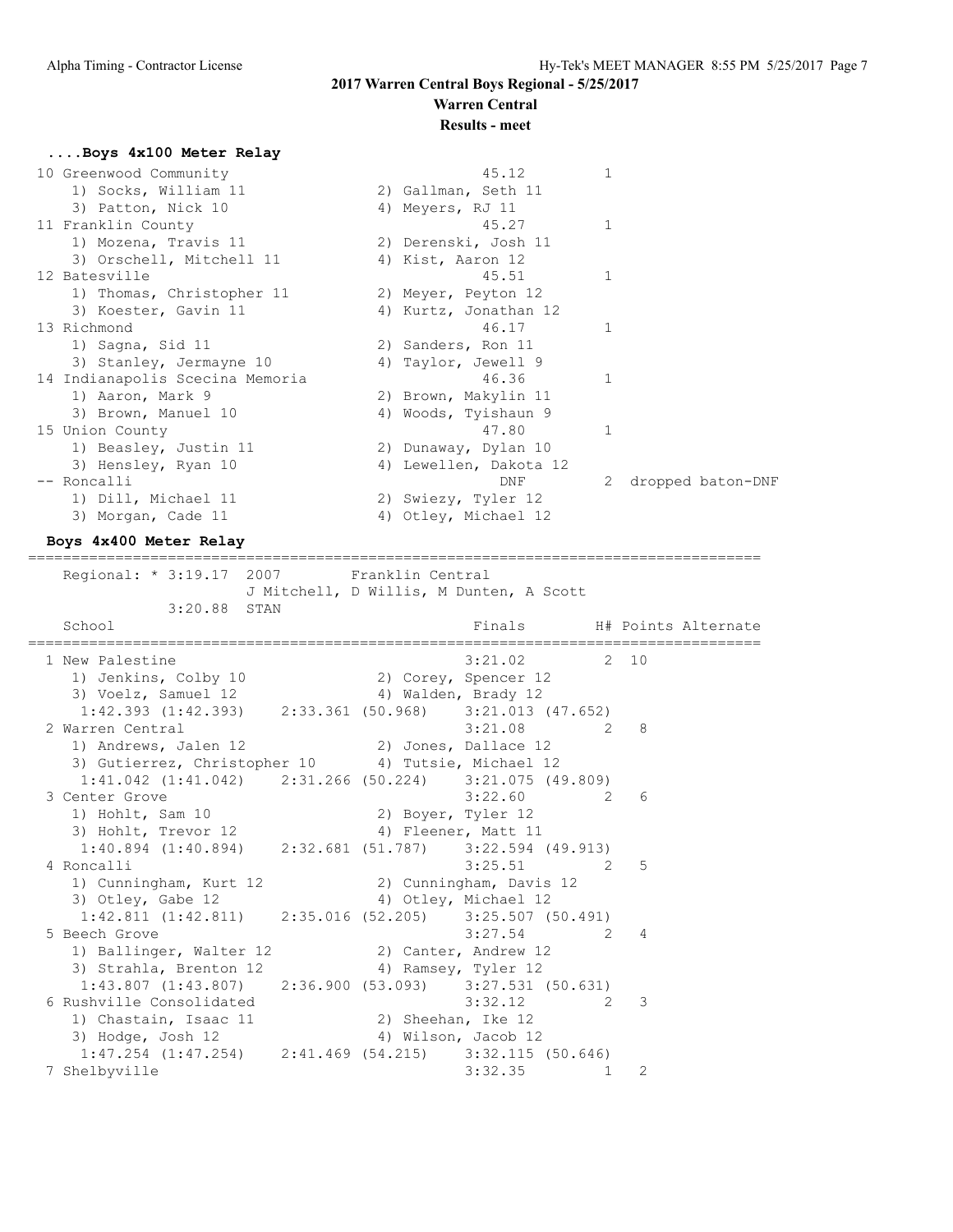# **Warren Central**

### **Results - meet**

### **....Boys 4x400 Meter Relay**

| 1) Clark, Tim 10                                                    |                   |                   | 2) de Jesus, Alexis 11                |              |
|---------------------------------------------------------------------|-------------------|-------------------|---------------------------------------|--------------|
| 3) Fuchs, Dalton 12                                                 |                   |                   | 4) Martin, Chandler 12                |              |
| $1:46.531$ $(1:46.531)$ $2:40.500$ $(53.969)$ $3:32.341$ $(51.841)$ |                   |                   |                                       |              |
| 8 Franklin Central                                                  |                   |                   | 3:32.54                               | 1<br>1       |
| 1) Perry, Trey 12                                                   |                   |                   | 2) Quarles, Malachi 10                |              |
| 3) Wright, Connor 11                                                |                   |                   | 4) Parrish, Michael 12                |              |
| 1:45.929(1:45.929)                                                  |                   |                   | 2:41.912 (55.983) 3:32.540 (50.628)   |              |
| 9 Franklin Community                                                |                   |                   | 3:33.57                               | 2            |
| 1) McGaha, Chandler 12                                              |                   |                   | 2) Purdy, David 10                    |              |
| 3) Riggles, Nick 11                                                 |                   |                   | 4) Fromer, Tyler 11                   |              |
| $1:47.329$ $(1:47.329)$                                             |                   |                   | 2:40.889 (53.560) 3:33.567 (52.678)   |              |
| 10 Columbus North                                                   |                   |                   | 3:35.10                               | 1            |
| 1) Bandy, Cortez 11                                                 |                   | 2)                | Jiles, Kaemon 12                      |              |
| 3) Kestler, Noah 10                                                 |                   |                   | 4) Flemmons, Jaylen 11                |              |
| $1:49.924$ $(1:49.924)$                                             | 2:44.236 (54.312) |                   | $3:35.095$ (50.859)                   |              |
| 11 Columbus East                                                    |                   |                   | 3:35.49                               | 1            |
| 1) Wilson, Cam 12                                                   |                   |                   | 2) Hogan, Jamon 11                    |              |
| 3) Pettitt, Caleb 11                                                |                   |                   | 4) Yarbrough, Corde 12                |              |
| $1:46.584$ $(1:46.584)$                                             | 2:40.635(54.051)  |                   | $3:35.488$ (54.853)                   |              |
| 12 Batesville                                                       |                   |                   | 3:35.60                               | 2            |
| 1) Moster, Caleb 12                                                 |                   |                   | 2) Gowdy, Quinten 11                  |              |
| 3) Harmeyer, Zachary 9                                              |                   |                   | 4) Lipinski, Henry 11                 |              |
| $1:47.828$ $(1:47.828)$                                             |                   |                   | 2:42.102 (54.274) 3:35.593 (53.491)   |              |
| 13 Union County                                                     |                   |                   | 3:38.53                               | $\mathbf{1}$ |
| 1) Nixon, Joshua 12                                                 |                   |                   | 2) Elleman, Dakota 12                 |              |
| 3) Haas, Luke 11                                                    |                   |                   | 4) Snyder, Matthew 12                 |              |
| $1:50.447$ $(1:50.447)$                                             |                   |                   | 2:45.078 (54.631) 3:38.523 (53.445)   |              |
| 14 Hagerstown                                                       |                   |                   | 3:40.53                               | $\mathbf{1}$ |
| 1) Bane, Michael 12                                                 |                   |                   | 2) Napier, Dylan 10                   |              |
| 3) Robinson, Holden 10                                              |                   | 4) Hicks, Alec 12 |                                       |              |
| 1:48.140(1:48.140)                                                  |                   |                   | $2:44.481$ (56.341) 3:40.528 (56.047) |              |
| 15 Franklin County                                                  |                   |                   | 3:43.08                               | $\mathbf{1}$ |
| 1) Lake, Quinton 12                                                 |                   |                   | 2) Derenski, Josh 11                  |              |
| 3) Klusman, Colin 12                                                |                   | 4) Kist, Aaron 12 |                                       |              |
| $1:53.425$ $(1:53.425)$                                             |                   |                   | 2:48.004 (54.579) 3:43.077 (55.073)   |              |
| 16 East Central                                                     |                   |                   | 3:43.78                               | 1            |
| 1) Moster, Keegan 11                                                |                   |                   | 2) Griffin, Nicholas 9                |              |
| 3) Pantoja, Willy 12                                                |                   | 4) Wheat, Noah 9  |                                       |              |
| $1:50.426$ $(1:50.426)$                                             |                   |                   | 2:47.423 (56.997) 3:43.780 (56.357)   |              |
|                                                                     |                   |                   |                                       |              |

### **Boys 4x800 Meter Relay**

================================================================================= Regional: \* 7:52.86 2014 Franklin Central, Frankin Central 7:56.37 STAN School **Finals** Points Alternate ================================================================================= 1 New Palestine 2012 12:55.02 STAN 10 1) Corey, Spencer 12 2) Crowder, Chase 12 3) Eagleson, Caleb 12 (4) Voelz, Samuel 12 57.441 (57.441) 1:58.480 (1:01.039) 2:55.969 (57.489) 3:58.765 (1:02.797) 4:55.825 (57.060) 5:58.609 (1:02.784) 6:54.780 (56.172) 7:55.019 (1:00.239) 2 Franklin Central 8:09.08 8:09.08 1) Amberger, Noah 12 2) Parrish, Michael 12 3) Glass, Brendon 11 (4) Gugle, Jack 9 59.615 (59.615) 2:02.187 (1:02.573) 3:00.217 (58.030) 4:04.616 (1:04.399) 5:03.244 (58.628) 6:08.192 (1:04.949) 7:04.569 (56.377) 8:09.077 (1:04.509)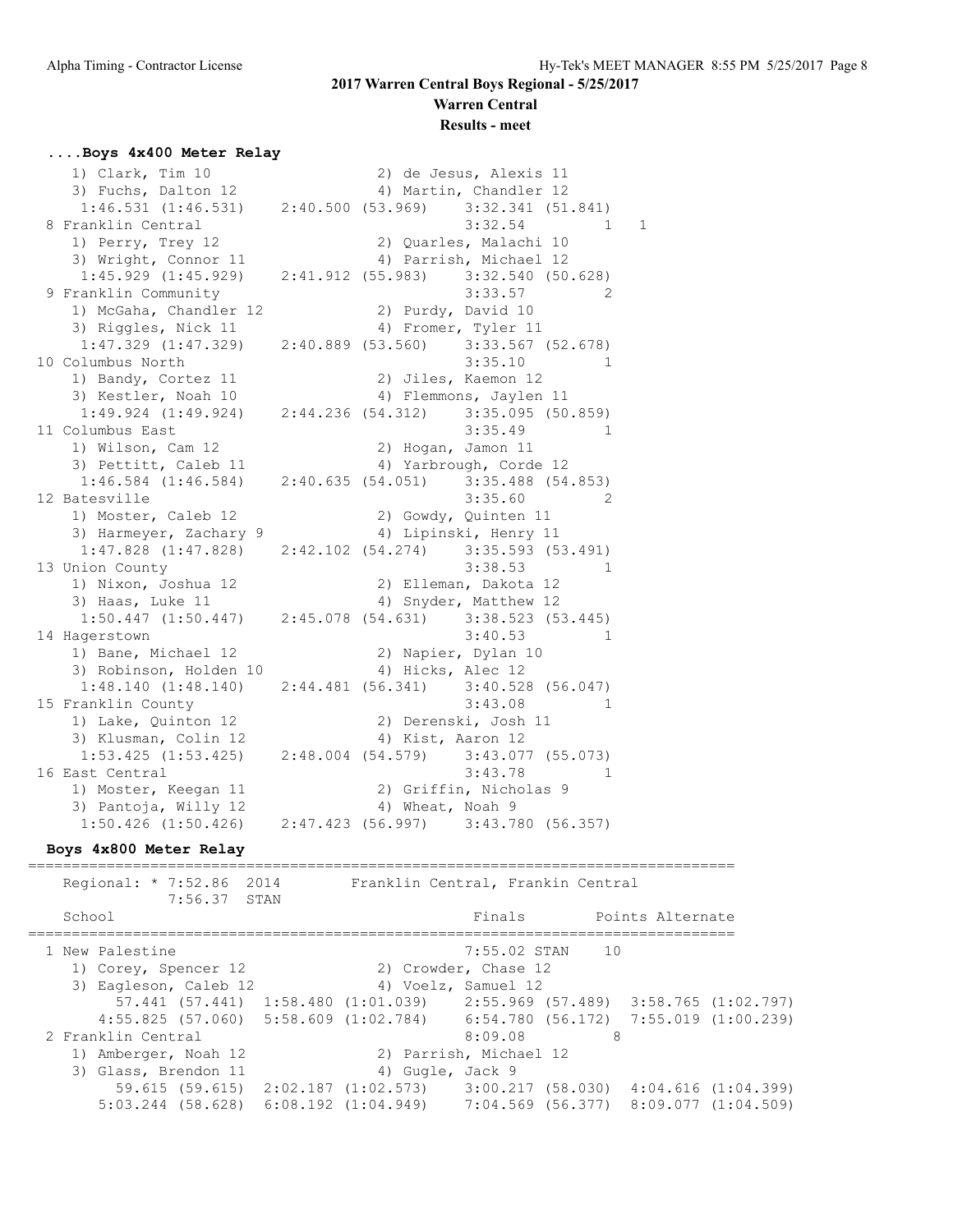**Warren Central**

**Results - meet**

### **....Boys 4x800 Meter Relay**

3 Center Grove 6:09.59 6 1) Mills, Steven 11 2) Russell, Andrew 12 3) Jones, Christopher 11 4) Libke, Zane 12 57.614 (57.614) 2:01.167 (1:03.554) 2:59.620 (58.453) 4:04.735 (1:05.115) 5:02.684 (57.949) 6:07.035 (1:04.352) 7:04.064 (57.029) 8:09.585 (1:05.522) 4 Hagerstown 8:13.40 5 1) Hicks, Alec 12 2) Osborne, Jevon 12 3) Slagle, Kaleb 11 (4) Tuttle, Logan 10 59.201 (59.201) 2:02.971 (1:03.770) 3:01.711 (58.740) 4:05.277 (1:03.567) 5:04.616 (59.339) 6:13.774 (1:09.158) 7:09.359 (55.585) 8:13.395 (1:04.037) 5 Columbus North 8:14.07 4 1) Jiles, Kaemon 12 2) Brooks, Elijah 12 3) Porter, Evan 11 4) Spoon, Justin 12 58.300 (58.300) 2:02.247 (1:03.948) 3:00.104 (57.857) 4:04.957 (1:04.854) 5:03.521 (58.564) 6:10.194 (1:06.673) 7:07.487 (57.294) 8:14.067 (1:06.580) 6 Rushville Consolidated 8:20.87 3 1) Chastain, Isaac 11 2) Leisure, Brett 12 3) Miller, Andrew 10 4) Hodge, Josh 12 1:02.225 (1:02.225) 2:08.725 (1:06.500) 3:06.189 (57.464) 4:11.875 (1:05.687) 5:10.331 (58.457) 6:15.336 (1:05.005) 7:10.384 (55.048) 8:20.866 (1:10.483) 7 Oldenburg Academy 8:23.61 2<br>
1) Dickey, Ian 10 2) Eckstein, Curtis 12 1) Dickey, Ian 10 2) Eckstein, Curtis 12 3) Fledderman, Justin 12 (4) Herbert, Jacob 11 1:00.657 (1:00.657) 2:08.542 (1:07.885) 3:06.976 (58.434) 4:17.490 (1:10.514) 5:15.629 (58.139) 6:23.295 (1:07.667) 7:21.419 (58.124) 8:23.605 (1:02.187) 8 Batesville 8:25.83 1<br>1) Choi, Joseph 11 2) Gowdy, Quinten 11 1) Choi, Joseph 11 2) Gowdy, Quinten 11 3) Moster, Adam 9 4) Moster, Caleb 12 1:01.272 (1:01.272) 2:07.629 (1:06.357) 3:06.650 (59.022) 4:13.550 (1:06.900) 5:14.172 (1:00.623) 6:21.572 (1:07.400) 7:21.712 (1:00.140) 8:25.821 (1:04.109) 9 Shelbyville 8:27.40 1) Baker, Matt 9 2) de Jesus, Alexis 11 3) Martin, Chandler 12 (4) Scott, Collin 11 58.754 (58.754) 2:02.124 (1:03.370) 3:01.745 (59.622) 4:10.462 (1:08.718) 5:13.991 (1:03.529) 6:22.316 (1:08.325) 7:21.435 (59.119) 8:27.396 (1:05.962) 10 East Central 8:32.35 1) Ardis, Garrett 10 2) Pruitt, Alexander 12 3) Geisen, Kameron 11 (and 4) Geisen, Kaleb 11 1:00.814 (1:00.814) 2:06.176 (1:05.363) 3:07.497 (1:01.322) 4:15.447 (1:07.950) 5:16.472 (1:01.025) 6:24.007 (1:07.535) 7:26.675 (1:02.668) 8:32.341 (1:05.667) 11 Greensburg 8:34.34 1) Johnson, Kevin 12 2) Butz, Hunter 9 3) McClintic, Reid 12 4) Hasselbring, Jared 12 59.552 (59.552) 2:06.534 (1:06.982) 3:07.757 (1:01.224) 4:15.889 (1:08.132) 5:16.017 (1:00.129) 6:26.541 (1:10.524) 7:26.940 (1:00.399) 8:34.335 (1:07.395) 12 Roncalli 8:34.35 1) Cunningham, Davis 12 2) Gibson, Chandler 11 3) Latimer, Grant 10 4) Smock, Luke 12 59.827 (59.827) 2:08.275 (1:08.448) 3:06.757 (58.483) 4:13.942 (1:07.185) 5:15.660 (1:01.718) 6:21.977 (1:06.318) 7:23.700 (1:01.723) 8:34.346 (1:10.647) 13 Franklin Community 8:47.32 1) Hargis, Drew 9 2) Lindsay, Isaiah 10 3) Lashlee, Tevin 11 4) Brown, Jacob 10 59.370 (59.370) 2:04.940 (1:05.570) 3:04.460 (59.520) 4:14.926 (1:10.467) 5:16.222 (1:01.297) 6:28.559 (1:12.337) 7:31.746 (1:03.188) 8:47.311 (1:15.565)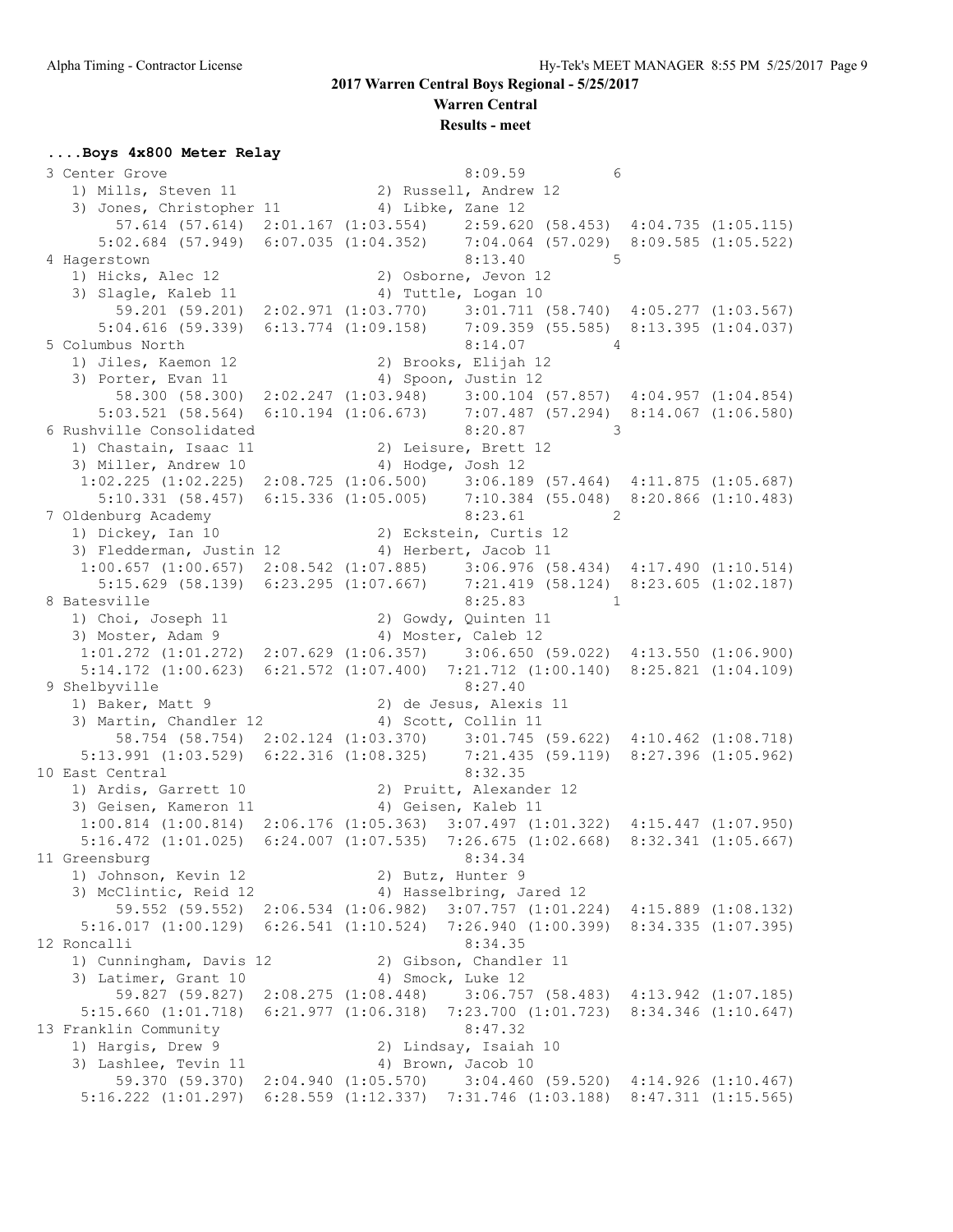**Warren Central Results - meet**

#### **....Boys 4x800 Meter Relay**

14 Union County 6:51.05 1) Couser, Evan 11 2) Dare, Ravi 11 3) Elleman, Dakota 12 (4) Poe, Dylan 12 1:02.401 (1:02.401) 2:13.564 (1:11.163) 3:19.281 (1:05.718) 4:30.566 (1:11.285) 5:33.827 (1:03.262) 6:44.801 (1:10.974) 7:45.610 (1:00.809) 8:51.044 (1:05.434) 15 Columbus East 8:52.24 1) Bean, Paul 12 2) Pettitt, Caleb 11 3) Zieleniuk, James 11 4) McGaha, Michael 10 1:02.040 (1:02.040) 2:09.921 (1:07.882) 3:11.931 (1:02.010) 4:26.082 (1:14.152) 5:28.351 (1:02.269) 6:40.657 (1:12.307) 7:43.214 (1:02.557) 8:52.236 (1:09.023) 16 Greenwood Community 9:11.02 1) Rimer, Ian 11 2) Terhune, Conner 11 3) Willham, Nick 10 4) Albin, Brandon 11 1:01.765 (1:01.765) 2:12.984 (1:11.219) 3:16.809 (1:03.825) 4:28.941 (1:12.133) 5:33.941 (1:05.000) 6:49.416 (1:15.475) 7:55.654 (1:06.238) 9:11.020 (1:15.367)

**Boys High Jump**

================================================================================= Regional: \* 6-11 1992 David Hurt, Shelbyville formation of the STAN School Game<br>Internal Star School Name Year School Finals Points Alternate ================================================================================= 1 Branam, Kaden 12 Waldron 6-05.00 STAN 10 5-08 5-10 6-00 6-01 6-02 6-03 6-04 6-05 6-06 6-08 P O O O XO O O O P XXX 2 O'Neal, T.C. 12 Columbus East 6-04.00 STAN 8 5-08 5-10 6-00 6-01 6-02 6-03 6-04 6-05 P P O XXO O XO XXO XXX  $3$  Euell, Jae  $10$  Shelbyville  $6-02.00$  6 5-08 5-10 6-00 6-01 6-02 6-03 6-04 P O O P O P XXX 4 Shackelford, Steff 12 Southwestern J6-02.00 5 5-08 5-10 6-00 6-01 6-02 6-03 P O XO XO O XXX 5 Martin, Chandler 12 Shelbyville J6-02.00 4 5-08 5-10 6-00 6-01 6-02 6-03 6-04 P O O P XXO P XXX 6 Craig, Caleb 11 Cambridge City 6-01.00 3 5-08 5-10 6-00 6-01 6-02 O O O O XXX 7 Schonauer, Laine 10 New Palestine J6-01.00 2 5-08 5-10 6-00 6-01 6-02 XO XXO XO O XXX 8 Goines, Christian 12 Center Grove 56-01.00 1 5-08 5-10 6-00 6-01 6-02 6-03 6-04 P P O XXO P P XXX 9 Sullenberger, Maso 12 Connersville 6-00.00 5-08 5-10 6-00 6-01 O O O XXX 9 Brown, Braden 11 Greenfield-Central 6-00.00 5-08 5-10 6-00 6-01 6-02 6-03 6-04 P O O P P P XXX 11 Noe, Rufus 11 Rushville 56-00.00 5-08 5-10 6-00 6-01 O XXO XXO XXX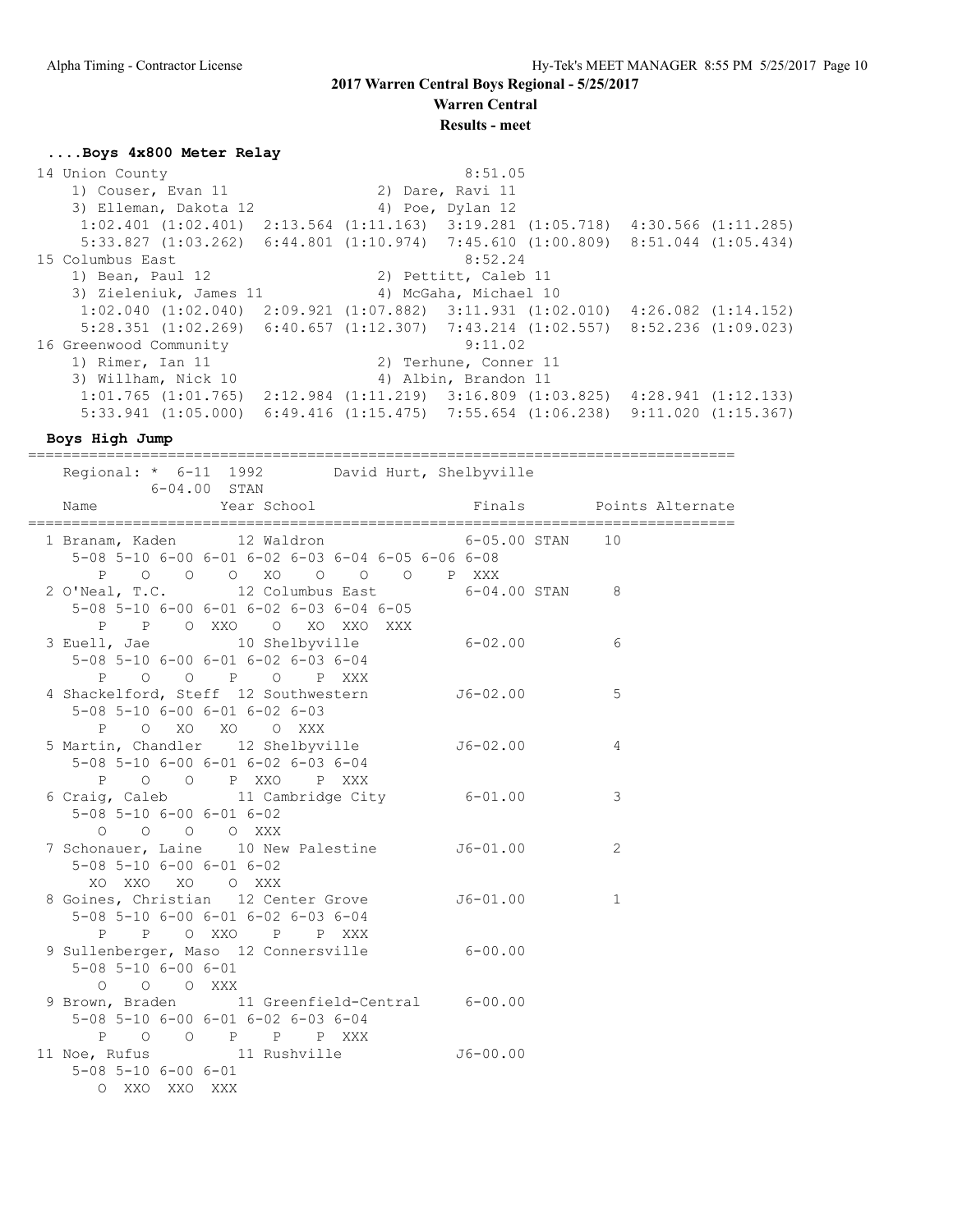### **Warren Central**

**Results - meet**

| Boys High Jump                                                               |                  |                                     |  |
|------------------------------------------------------------------------------|------------------|-------------------------------------|--|
| 12 Pokrzywinski, Zach 12 Greensburg<br>$5 - 08$ $5 - 10$ $6 - 00$<br>O O XXX |                  | $5 - 10.00$                         |  |
| 13 Farris, Davion<br>$5 - 08$ $5 - 10$ $6 - 00$<br>P XO XXX                  | 12 Richmond      | $J5 - 10.00$                        |  |
| 13 Keith, Jacob<br>$5 - 08$ $5 - 10$ $6 - 00$<br>O XO XXX                    | 10 Center Grove  | $J5 - 10.00$                        |  |
| 13 Boor, Garrett<br>$5 - 08$ $5 - 10$ $6 - 00$<br>O XO XXX                   | 10 Jac-Cen-Del   | $J5 - 10.00$                        |  |
| 16 Yarbrough, Corde<br>$5 - 08$ $5 - 10$ $6 - 00$<br>P XXO XXX               | 12 Columbus East | $J5 - 10.00$                        |  |
| 17 Drake, Drew<br>$5 - 08$ $5 - 10$ $6 - 00$<br>XO XXO XXX                   | 9 Southwestern   | $J5 - 10.00$                        |  |
| 17 Hausz, Gavin<br>$5 - 08$ $5 - 10$ $6 - 00$<br>XO XXO XXX                  | 11 New Palestine | $J5 - 10.00$                        |  |
| 19 Settlemyre, Ben<br>$5 - 08$ $5 - 10$ $6 - 00$<br>XXO XXO XXX              | 10 Lutheran      | $J5 - 10.00$                        |  |
| 20 Benge, Nick<br>$5 - 08$ $5 - 10$<br>XO XXX                                | 12 South Decatur | $5 - 08.00$                         |  |
| 20 Jarman, Elliot<br>$5 - 08$ $5 - 10$<br>XO XXX                             |                  | 12 Oldenburg Academy<br>$5 - 08.00$ |  |
| 20 Mitchell, Cade 11 Roncalli<br>$5 - 08$ $5 - 10$<br>XO XXX                 |                  | $5 - 08.00$                         |  |
| -- Studer, Malachi 9 East Central<br>$5 - 08$<br>XXX                         |                  | NH                                  |  |

### **Boys Pole Vault**

| Regional: * 15-09 5/26/2011 Terry Batemon, Warren Centr                         | $14 - 06.00$ STAN |             |         |                |                |                                     |       |     |      |                         |
|---------------------------------------------------------------------------------|-------------------|-------------|---------|----------------|----------------|-------------------------------------|-------|-----|------|-------------------------|
| Name                                                                            |                   | Year School |         |                |                |                                     |       |     |      | Finals Points Alternate |
| 1 Bertke, Mark 12 East Central 14-06.00 STAN 10                                 |                   |             |         |                |                |                                     |       |     |      |                         |
| $11-06$ $12-00$ $12-06$ $13-00$ $13-06$ $13-09$ $14-00$ $14-03$ $14-06$ $15-01$ |                   |             |         |                |                |                                     |       |     |      |                         |
| $\mathbf{P}$                                                                    | P                 | P 0 0       |         | $\overline{a}$ | $\overline{O}$ | $\Omega$                            | XXO   | XXX |      |                         |
| 2 Ballain, Jacob 12 Whiteland Community 14-03.00                                |                   |             |         |                |                |                                     |       |     | 8    |                         |
| $11-06$ 12-00 12-06 13-00 13-06 13-09 14-00 14-03 14-06                         |                   |             |         |                |                |                                     |       |     |      |                         |
| P                                                                               | P P O O XO        |             |         |                |                | $\begin{matrix} 0 & 0 \end{matrix}$ | XXX X |     |      |                         |
| 3 Gaertner, Zach 12 Whiteland Community 13-09.00                                |                   |             |         |                |                |                                     |       |     | 5.50 |                         |
| $11 - 06$ $12 - 00$ $12 - 06$ $13 - 00$ $13 - 06$ $13 - 09$ $14 - 00$           |                   |             |         |                |                |                                     |       |     |      |                         |
| P                                                                               | O O XO O XO XXX   |             |         |                |                |                                     |       |     |      |                         |
| 3 Kleinhenz, Brigham 11 Columbus North 13-09.00                                 |                   |             |         |                |                |                                     |       |     | 5.50 |                         |
| $11 - 06$ $12 - 00$ $12 - 06$ $13 - 00$ $13 - 06$ $13 - 09$ $14 - 00$           |                   |             |         |                |                |                                     |       |     |      |                         |
| $\mathsf{P}$                                                                    | P<br>P            | XO.         | $\circ$ | XO.            | XXX            |                                     |       |     |      |                         |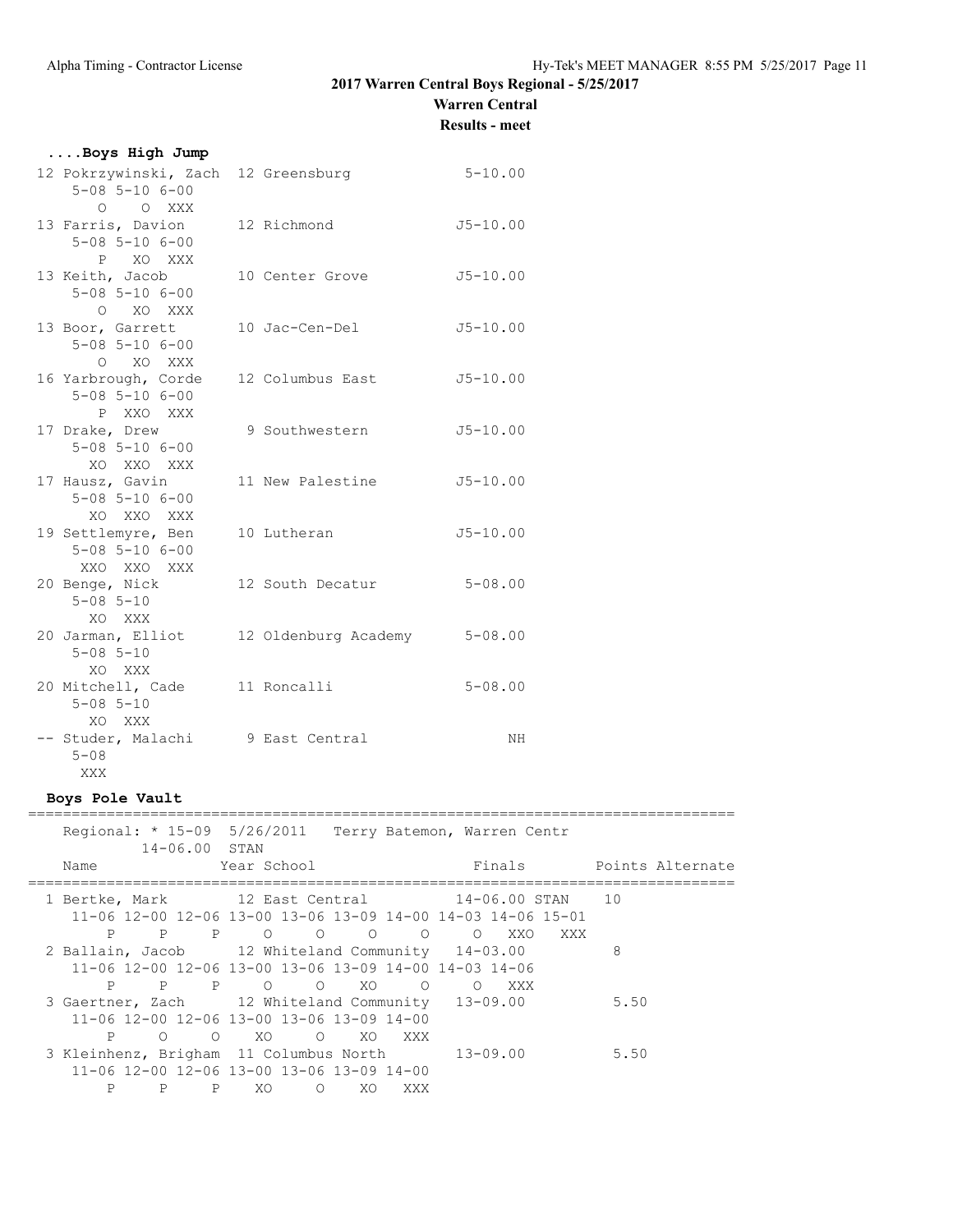**Warren Central**

**Results - meet**

### **....Boys Pole Vault**

|                     |       | 5 Utterback, Payton 12 Franklin Community J13-09.00 |               | 4              |
|---------------------|-------|-----------------------------------------------------|---------------|----------------|
|                     |       | 11-06 12-00 12-06 13-00 13-06 13-09 14-00           |               |                |
|                     |       | P P P O XO XXO XXX                                  |               |                |
|                     |       | 6 Strobel, Robert 12 Batesville                     | $13 - 06.00$  | 3              |
|                     |       | 11-06 12-00 12-06 13-00 13-06 13-09                 |               |                |
|                     |       | P P P XO XO XXX                                     |               |                |
|                     |       | 7 Bedel, Nathan 12 Batesville                       | $13 - 00.00$  | $\overline{2}$ |
|                     |       | 11-06 12-00 12-06 13-00 13-06                       |               |                |
|                     |       | P XXO O O XXX                                       |               |                |
|                     |       | 8 Euell, Jae 10 Shelbyville                         | $J13 - 00.00$ | $\mathbf 1$    |
|                     |       | 11-06 12-00 12-06 13-00 13-06                       |               |                |
|                     |       | P P P XO XXX                                        |               |                |
|                     |       | 9 Lee, Adam 10 Greenfield-Central J13-00.00         |               |                |
|                     |       | 11-06 12-00 12-06 13-00 13-06                       |               |                |
|                     |       | P O O XXO XXX                                       |               |                |
|                     |       | 10 Hentz, Skylar 11 Connersville                    | $11 - 06.00$  |                |
| 11-06 12-00         |       |                                                     |               |                |
|                     | O XXX |                                                     |               |                |
|                     |       | 10 Kemp, Taylor 12 Rushville                        | $11 - 06.00$  |                |
| $11 - 06$ $12 - 00$ |       |                                                     |               |                |
|                     | O XXX |                                                     |               |                |
|                     |       | -- Walsh, Conner 11 Center Grove                    | NH.           |                |
| $11 - 06$           |       |                                                     |               |                |
| <b>XXX</b>          |       |                                                     |               |                |
|                     |       | -- Line, Nate 10 Center Grove                       | NH            |                |
| $11 - 06$           |       |                                                     |               |                |
| <b>XXX</b>          |       |                                                     |               |                |
|                     |       | -- Issacs, Jared 11 Connersville                    | NH            |                |
| $11 - 06$           |       |                                                     |               |                |
| <b>XXX</b>          |       |                                                     |               |                |
|                     |       | -- Hollis, Tyler 12 Warren Central                  | NH.           |                |
| $11 - 06$           |       |                                                     |               |                |
| <b>XXX</b>          |       |                                                     |               |                |
|                     |       | -- Ramsey, Byrce 11 Franklin Central                | NH            |                |
| $11 - 06$           |       |                                                     |               |                |
| XXX                 |       |                                                     |               |                |

### **Boys Long Jump**

| Regional: * 23-06 2004<br>Tyler Skelton, Center Grove<br>$22 - 04.75$ STAN                                                       |                         |
|----------------------------------------------------------------------------------------------------------------------------------|-------------------------|
| Year School<br>Name <b>contract the Name of Street</b>                                                                           | Finals Points Alternate |
| 1 Burton, Mitchell 12 Columbus North 22-09.25 STAN 10<br>$22 - 06.75$ $22 - 09.25$ $22 - 03$ $21 - 11$ $21 - 08.75$ $19 - 05.50$ |                         |
| 2 O'Neal, T.C. 12 Columbus East 22-00.50<br>FOUL FOUL 22-00.50 FOUL FOUL FOUL                                                    | 8                       |
| 3 Walden, Brady 12 New Palestine 21-11.00<br>21-03 21-08.25 21-11 21-02.50 20-08 PASS                                            | 6                       |
| 4 Glenn, Brian 11 Warren Central 21-05.50<br>20-08 21-05.50 20-01 21-03 19-11 FOUL                                               | 5                       |
| 5 Wilson, Jacob 12 Rushville 21-04.50<br>FOUL 21-04.50 21-04.50 FOUL FOUL FOUL                                                   | 3.50                    |
| 5 Roehling, Travis 12 Center Grove 21-04.50<br>$20-04.75$ $20-07$ $21-04.50$ $21-00.75$ $20-11$ $21-02.50$                       | 3.50                    |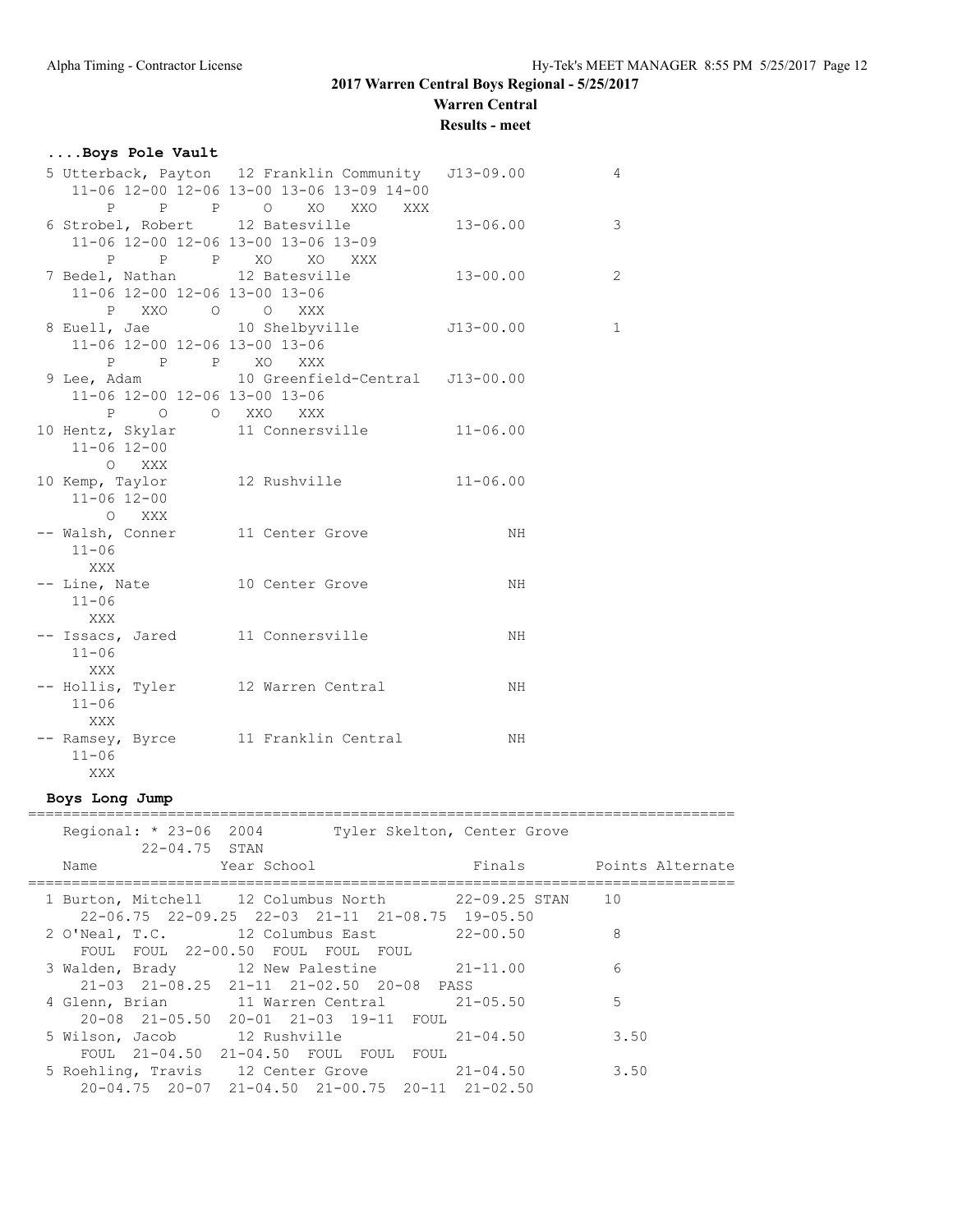# **Warren Central**

### **Results - meet**

### **....Boys Long Jump**

|                            | 7 Price, Elijah 9 Warren Central 21-01.75                   | 2 |
|----------------------------|-------------------------------------------------------------|---|
|                            | $21-01.75$ $20-05.25$ FOUL $20-02.25$ $20-04.50$ $20-03.25$ |   |
|                            | 8 Deloney, Jerrell 11 Richmond 21-00.75 1                   |   |
|                            | FOUL 21-00.75 20-03.50 20-02.50 19-05.50 FOUL               |   |
|                            | 9 Offill, Michael 12 Milan 20-07.50                         |   |
|                            | 18-09.75 20-05.50 20-07.50 15-11.25 FOUL 19-08              |   |
|                            | 10 Brown, Braden 11 Greenfield-Central 20-04.50             |   |
| FOUL 20-04.50 FOUL         |                                                             |   |
|                            | 11 Orschell, Mitchell 11 Franklin County 20-04.25           |   |
| 18-11 20-04.25 20-04.25    |                                                             |   |
|                            | 12 Schalk, Kyler 12 Triton Central 20-01.50                 |   |
| 19-02.75 20-01.50 19-04.25 |                                                             |   |
|                            | 13 Sedgwick, Sam 10 Roncalli 20-01.00                       |   |
| 18-11.75 19-09.75 20-01    |                                                             |   |
|                            | 14 Bandy, Cortez 11 Columbus North 20-00.75                 |   |
| 19-09 20-00.75 FOUL        |                                                             |   |
|                            | 15 McFee, Lucas 10 Oldenburg Academy 19-02.00               |   |
| 19-02 18-06.50 18-03       |                                                             |   |
|                            | 15 Johnson, Chaz 10 Northeastern 19-02.00                   |   |
| 18-07 18-04 19-02          |                                                             |   |

#### **Boys Shot Put**

Regional:  $*$  64-08 2007 Ben Stephen, Union County 53-11.25 STAN Name Year School Finals Points Alternate ================================================================================= 1 Emberton, Ryder 12 Whiteland Community 57-02.00 STAN 10 56-10 57-02 FOUL FOUL 54-02.75 55-06.25 2 Tennyson, Coleman 12 Columbus North 54-08.50 STAN 8 FOUL 54-08.50 52-11.50 53-07 50-08.25 FOUL 3 Daming, Austin 11 Center Grove 53-03.75 6 50-07.75 51-03.50 53-03.75 50-02.50 FOUL FOUL<br>4 Paris, Mason 11 Lawrenceburg 53-00.75 4 Paris, Mason 11 Lawrenceburg 53-00.75 5 52-05.50 52-04.50 53-00.75 53-00 50-03.25 51-00.25 5 Jillinai, Emeka 11 Lutheran 52-11.75 4 FOUL 49-09 48-01 52-04.50 52-11.75 47-10.75 6 Adams, Keeton 12 Hagerstown 51-05.00 3 49-01.50 50-11.75 49-04 46-03 51-05 44-08.25 7 Boyd, Noah 12 Lawrenceburg 49-10.50 2 49-02.25 FOUL 48-08.25 49-10.50 FOUL FOUL 8 Clark, Jared 12 Columbus East 48-01.50 1 FOUL 44-05.75 47-11.75 44-03.50 47-01 48-01.50 9 Green, Dakota 12 Northeastern 48-01.00 48-01 45-09.25 46-08 FOUL 43-08.75 47-01.25 10 Clark, Zack 11 Columbus East 47-10.00 FOUL FOUL 47-10 11 Wolford, Hunter 12 Columbus North 47-05.50 FOUL 47-05.50 FOUL 12 Bellmore, Cole 12 Franklin Community 45-05.75 44-02.50 42-05 45-05.75 13 Trotter, Pete 12 Hauser 45-04.50 43-09 45-04.50 41-01 14 Kendrick, Kendal 12 Franklin Central 45-03.25 45-03.25 40-10.25 43-09.75

=================================================================================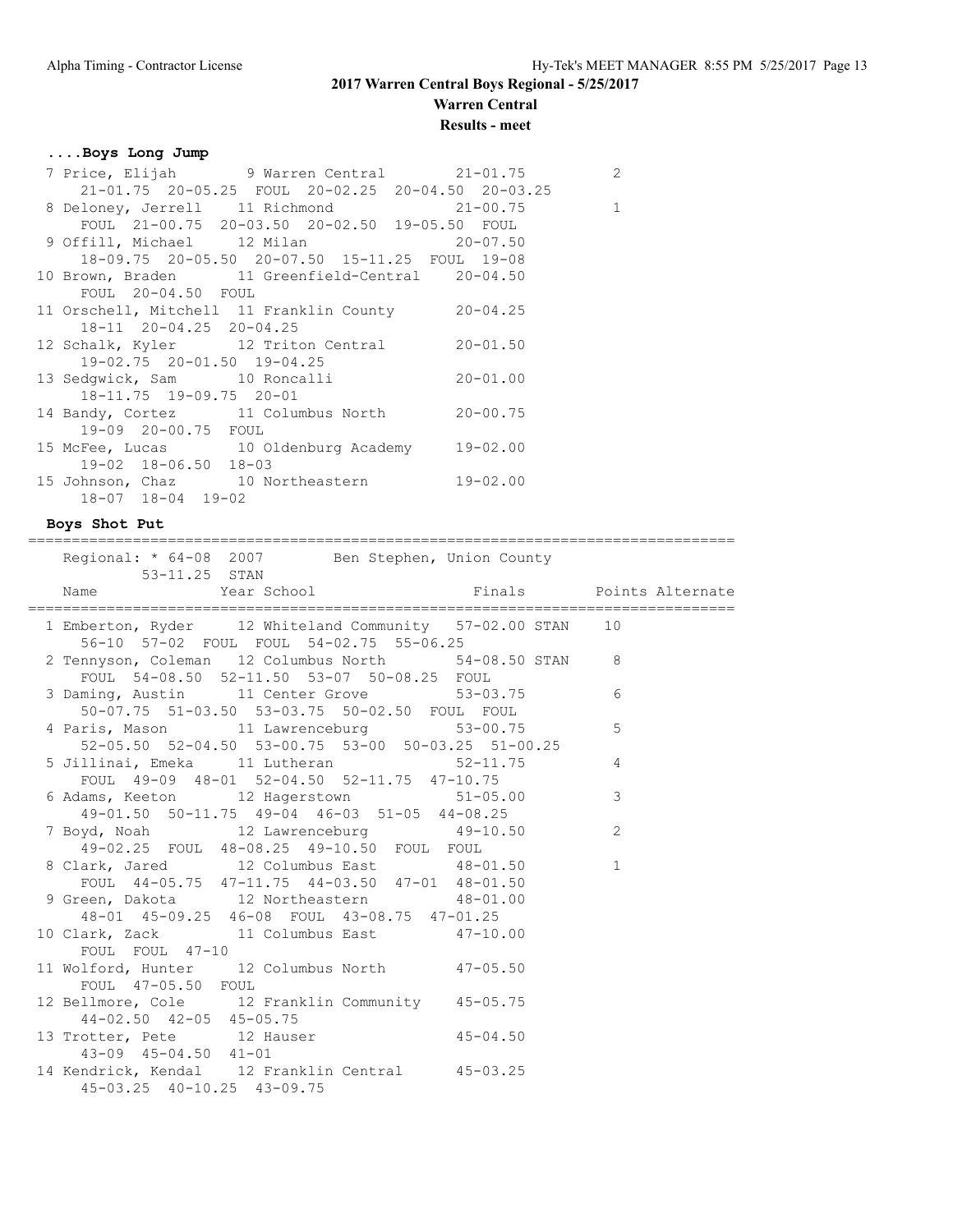**Warren Central**

**Results - meet**

### **....Boys Shot Put**

| 15 Blevins, James 11 Hagerstown        | $44 - 07.50$ |
|----------------------------------------|--------------|
| $43 - 04.50$ $41 - 08.50$ $44 - 07.50$ |              |
| 16 Guintini, Dante 12 East Central     | $42 - 02.25$ |
| $42 - 02.25$ $39 - 06.50$ $41 - 03.25$ |              |

### **Boys Discus Throw**

| Regional: * 184-02 2012 Dyrek Chowning, Warren Central<br>158-01 STAN                             |                |                         |
|---------------------------------------------------------------------------------------------------|----------------|-------------------------|
| 1999 - Maris School<br>1997 - Year School (Pinals Points Alternate)<br>Name                       |                |                         |
| 1 Emberton, Ryder 12 Whiteland Community 169-01.00 STAN 10<br>FOUL 163-07 160-06 FOUL 169-01 FOUL |                |                         |
| 2 Maness, Noah 12 Indian Creek 165-04.00 STAN 8<br>154-08 161-10 165-04 152-11 159-01 149-03      |                |                         |
| 3 English, Will $12$ Roncalli $152-00.00$ 6<br>131-02 147-03 142-11 FOUL 134-09 152-00            |                |                         |
| 4 Kendrick, Kendal 12 Franklin Central 151-07.00<br>FOUL 151-02 150-02 151-07 149-11 FOUL         | $\sim$ 5       |                         |
| 5 Young, Nick 11 Greenwood Community 151-03.00<br>FOUL 150-03 151-03 145-08 FOUL FOUL             | $\overline{4}$ |                         |
| 6 Abbott, Logan 11 Columbus North 151-01.00<br>FOUL 124-06 146-02 127-04 FOUL 151-01              |                | $\overline{\mathbf{3}}$ |
| 7 Clark, Jared 12 Columbus East 146-11.00<br>FOUL 146-11 FOUL FOUL 144-02 FOUL                    |                | 2                       |
| 8 Peelman, Eyan 11 Lawrenceburg 146-10.00<br>FOUL 146-10 146-02 135-04 FOUL 143-09                |                |                         |
| 9 Eldridge, Derrick 12 Rising Sun 142-01.00<br>141-07 FOUL FOUL 139-02 FOUL 142-01                |                |                         |
| 10 Trotter, Pete 12 Hauser 131-01.00<br>131-01 129-00 129-09                                      |                |                         |
| 11 Adams, Keeton 12 Hagerstown 130-11.00<br>121-10 130-11 127-03                                  |                |                         |
| 12 Jillinai, Emeka 11 Lutheran 130-02.00<br>FOUL 129-00 130-02                                    |                |                         |
| 13 Selm, Tyler 12 Franklin County 128-10.00<br>121-03 128-10 FOUL                                 |                |                         |
| 14 Patton, Jake 11 Greenwood Community 128-00.00<br>128-00 110-04 FOUL                            |                |                         |
| 125-07 111-05 FOUL                                                                                |                |                         |
| 16 Baumer, Jordan 12 Hagerstown 125-04.00<br>119-03 125-04 124-02                                 |                |                         |

# Men - Team Rankings - 16 Events Scored

| 1) Warren Central      | 98    | 2) Center Grove               | 78.50 |
|------------------------|-------|-------------------------------|-------|
| 3) Columbus North      | 64.50 | 4) New Palestine              | 59    |
| 5) Whiteland Community | 37.50 | 6) Franklin Central           | 37    |
| 7) Columbus East       | 32    | 8) Roncalli                   | 31    |
| 9) Franklin Community  | 20    | 10) Rushville Consolidated    | 18.50 |
| 11) Hagerstown         | 17    | 12) Greenwood Community       | 16    |
| 13) Batesville         | 15    | 14) Shelbyville               | 13    |
| 15) Oldenburg Academy  | 12    | 16) Southwestern (Shelbyville | 11    |
| Lawrenceburg           | 10    | 17) Waldron                   | 10    |